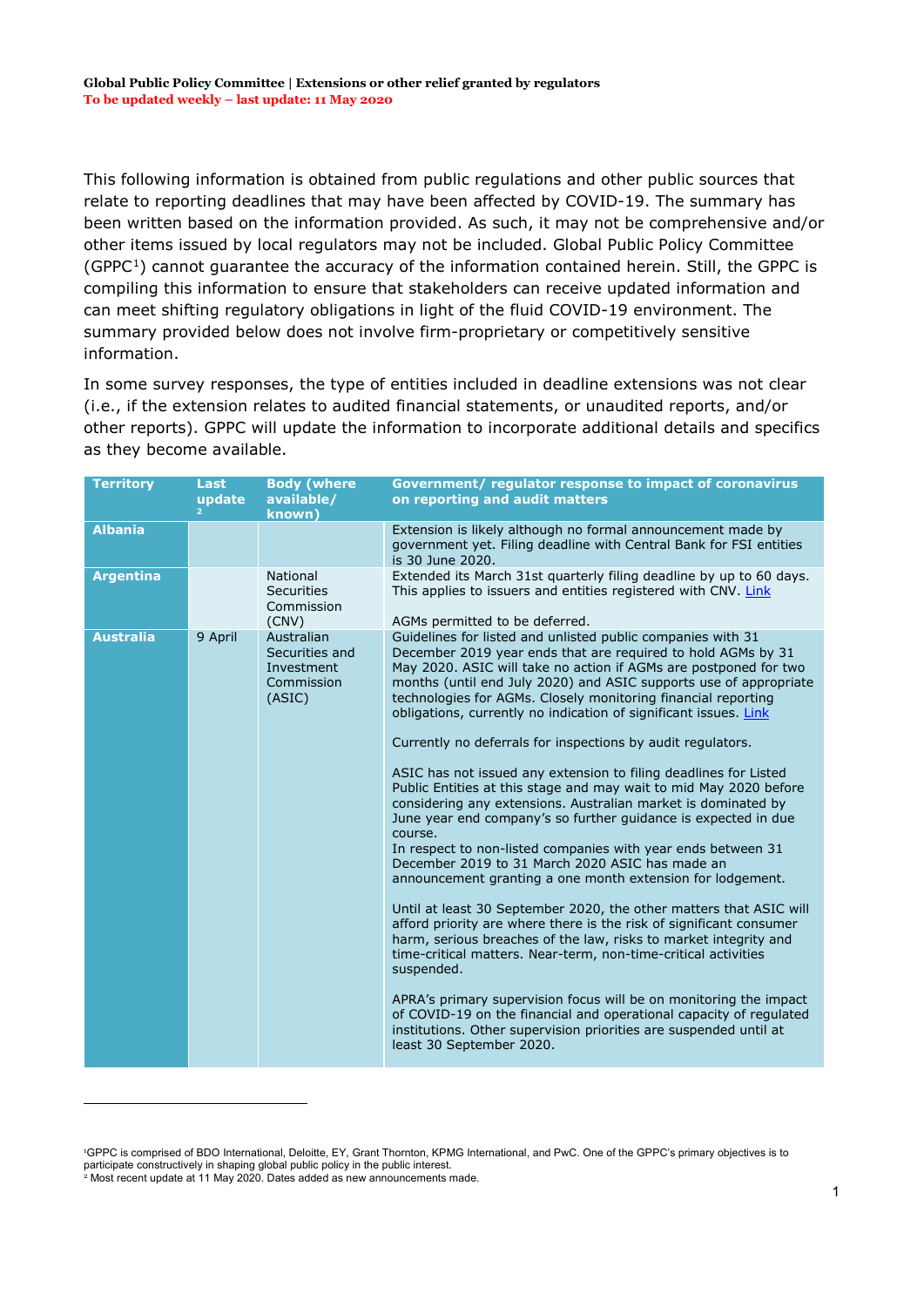|                 |          |                                                                       | ASIC issued COVID-19 Implications for Financial Reporting and<br>Auditing FAQs. Link                                                                                                                                                                                                                                                                                                                                                                                                                                                                       |
|-----------------|----------|-----------------------------------------------------------------------|------------------------------------------------------------------------------------------------------------------------------------------------------------------------------------------------------------------------------------------------------------------------------------------------------------------------------------------------------------------------------------------------------------------------------------------------------------------------------------------------------------------------------------------------------------|
|                 |          | Australian<br>Auditing and                                            | Additional COVID-19 FAQs for Auditors. Link                                                                                                                                                                                                                                                                                                                                                                                                                                                                                                                |
|                 |          | Assurance<br>Standards Board                                          | AASB-AUASB JOINT FAQ on the Impact of Coronavirus on<br>Financial Reporting and the Auditor's Considerations. Link                                                                                                                                                                                                                                                                                                                                                                                                                                         |
|                 | 5 May    | <b>Federal Member</b><br>for Kooyong,<br>Treasurer of<br>Australia    | Making it easier for business to operate during COVID-19. Link                                                                                                                                                                                                                                                                                                                                                                                                                                                                                             |
| <b>Austria</b>  | 2 April  | Financial<br>Reporting and<br>Auditing<br>Committee<br>(AFRAC)        | Established a group working on a recommendation / statement<br>addressing the reporting and auditing COVID-19 implications.<br>Published technical information on the effects of the spread of the<br>COVID-19 on corporate reporting. Link                                                                                                                                                                                                                                                                                                                |
|                 | 15 April | Chamber of<br>Accountants<br>(KWS)                                    | KWS paper on impact of coronavirus outbreak. Link<br>KWS reaction of COVID-19 with respect to valuation of business.<br>Link                                                                                                                                                                                                                                                                                                                                                                                                                               |
| <b>Bahrain</b>  | 14 April | Central Bank of<br>Bahrain (CBB)                                      | Locally incorporated banks exempted from preparing reviewed Q1<br>financial statements. All public entities are exempted from<br>preparing reviewed Q1 financials. Link<br>CBB has also decided to exempt licensees from requirement of<br>submitting the Agreed Upon Procedures reports on the quality of<br>AML procedures, systems and controls in relation to the<br>requirements of the FC module which is required to be submitted<br>by 30 June 2020.<br>CBB also extended deadline for holding AGM for listed companies                            |
| <b>Belgium</b>  |          | Institute of                                                          | to 30 April 2020.<br>Extensions likely although no formal announcement has been                                                                                                                                                                                                                                                                                                                                                                                                                                                                            |
|                 |          | Company<br><b>Auditors</b><br>(IBR/IRE)                               | made by government yet.<br>Communication published including risk assessment, ISA 600<br>compliance, going concern etc. (NL - FR)                                                                                                                                                                                                                                                                                                                                                                                                                          |
|                 | 29 April | Autorite des<br>Services et<br>Marches<br><b>Financiers</b><br>(FSMA) | Issued an FAQ on postponement of shareholders meetings from a<br>listed company perspective. Link                                                                                                                                                                                                                                                                                                                                                                                                                                                          |
| <b>Bermuda</b>  |          |                                                                       | One-month extension to provide audited financial statements for<br>insurance companies.                                                                                                                                                                                                                                                                                                                                                                                                                                                                    |
| <b>Botswana</b> |          | <b>Botswana</b><br>(BAOA)                                             | Impact of the Coronavirus (COVID-19) on audit and financial<br>reporting. Link                                                                                                                                                                                                                                                                                                                                                                                                                                                                             |
| Brazil          |          | Securities and<br>Exchange<br>Commission<br>(CVM)                     | Issued a resolution that extends the deadlines for filing certain<br>reports by publicly-held companies, including financial statements<br>and quarterly reports by 45 days or two months, depending on the<br>report for year ended 31 December 2019; additional 5 months to<br>file annual financial statements for year ended 31 March, 2020 or<br>after.<br>Therefore, the companies can file the financial statements as of<br>12/31/2019 on 30 May 2020, instead of 31 March 2020. Link<br>Released a statement recommending that affected companies |
|                 |          |                                                                       | make information regarding potential financial impacts of COVID-<br>19 available to investors through securities filings. Link                                                                                                                                                                                                                                                                                                                                                                                                                             |
| <b>Bulgaria</b> |          |                                                                       | Extensions likely although no formal announcement made by<br>government yet (proposal to extend deadline to 31 July 2020 for<br>listed companies and 30 September 2020 for all others).                                                                                                                                                                                                                                                                                                                                                                    |
|                 |          | <b>ICAPB</b>                                                          | Guidelines for professional accountants on the impact of COVID-<br>19 <b>Link</b>                                                                                                                                                                                                                                                                                                                                                                                                                                                                          |
| <b>Canada</b>   | 13 April | Canadian<br><b>Securities</b><br>Administrators<br>(CSA)              | 45-day extension for financial statements and other periodic filings<br>normally required to be made by issuers, investment funds,<br>registrants, certain regulated entities and designated rating<br>organisations on or before 1 June 2020. Link                                                                                                                                                                                                                                                                                                        |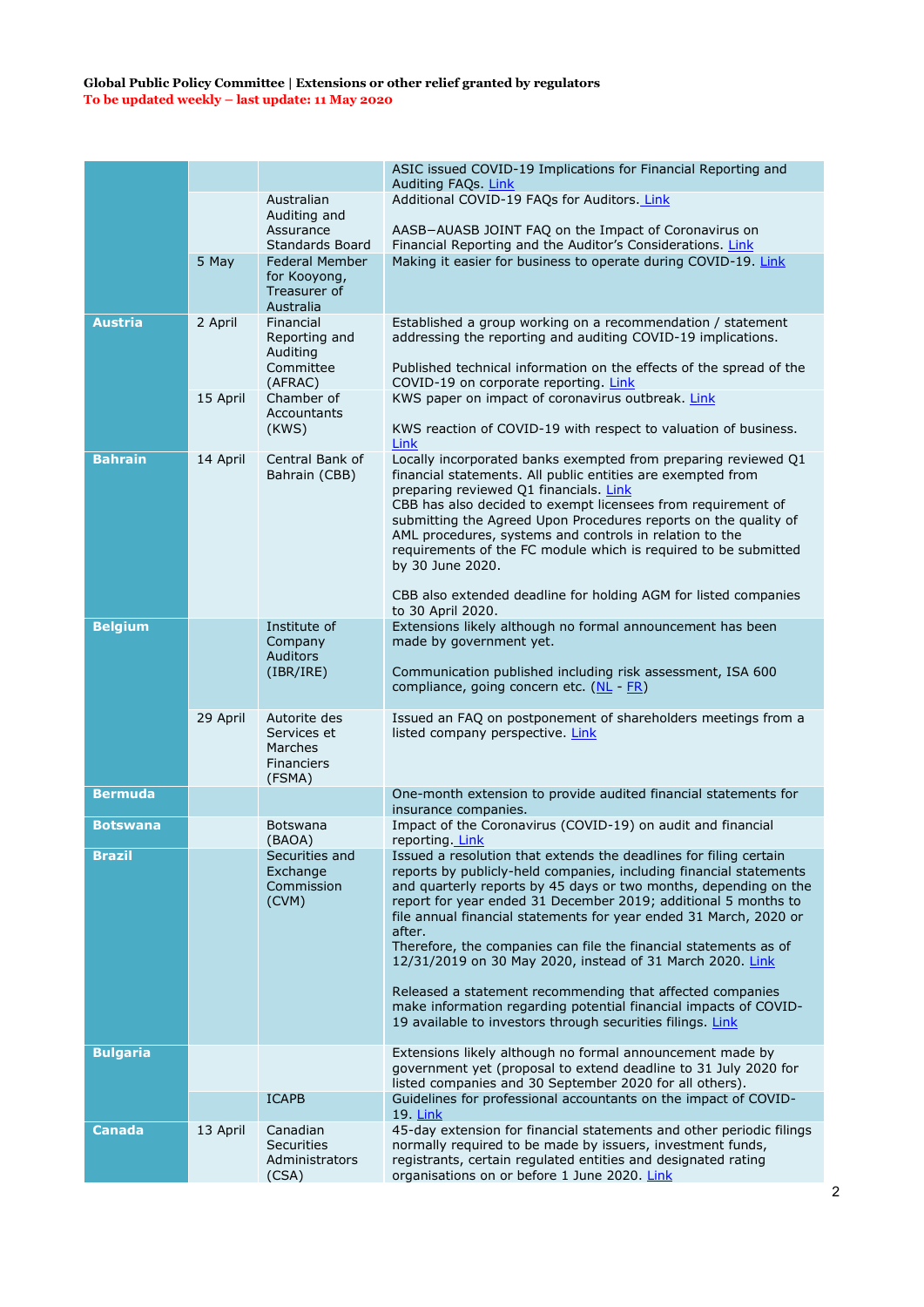|                                                     |             |                                                                                         | Guidance on conducting AGMs during the pandemic. Link                                                                                                                                                                                                                                                                                                                                                                      |
|-----------------------------------------------------|-------------|-----------------------------------------------------------------------------------------|----------------------------------------------------------------------------------------------------------------------------------------------------------------------------------------------------------------------------------------------------------------------------------------------------------------------------------------------------------------------------------------------------------------------------|
|                                                     |             |                                                                                         |                                                                                                                                                                                                                                                                                                                                                                                                                            |
|                                                     |             |                                                                                         | Encouraging reporting issuers to contact their principal regulator to<br>discuss any potential effect of the outbreak on their ability to<br>comply with their obligations under securities legislation. Link                                                                                                                                                                                                              |
|                                                     |             |                                                                                         | CSA Staff Notice 51-360 - Frequently asked questions regarding<br>filing extension relief granted by way of a blanket order in<br>response to COVID-19                                                                                                                                                                                                                                                                     |
|                                                     | 30<br>March | Canadian Public<br>Accountability                                                       | Statement recognising impact on various areas - auditors<br>encouraged to contact CPAB to determine best ways forward. Link                                                                                                                                                                                                                                                                                                |
|                                                     |             | Board (CPAB)                                                                            | COVID-19 Update - CPAB has been active in identifying the<br>challenges that auditors are facing during this period, some<br>important areas for auditors to consider as they design their audit<br>approaches have been listed. Link                                                                                                                                                                                      |
|                                                     |             |                                                                                         | Currently no deferrals for inspections by audit regulators.                                                                                                                                                                                                                                                                                                                                                                |
|                                                     |             | <b>OSC</b>                                                                              | Provided a 45-day blanket extension of deadlines to public<br>companies and other regulated entities for filings due on or before<br>June 1. Link                                                                                                                                                                                                                                                                          |
|                                                     | 13 April    | <b>Toronto Stock</b><br>Exchange                                                        | No requirement to file Form 9 during 2020 for late filings of<br>financial statements.                                                                                                                                                                                                                                                                                                                                     |
|                                                     |             |                                                                                         | AGMs due to be held in 2020 under usual requirements may be<br>held at any point in 2020 regardless of financial year end and<br>without filing a Form 9.                                                                                                                                                                                                                                                                  |
|                                                     |             |                                                                                         | Temporary blanket relief measures for TSX and TSXV listed issuers<br>during the Coronavirus (COVID-19) pandemic. Link                                                                                                                                                                                                                                                                                                      |
|                                                     | 13 April    | <b>Mutual Fund</b><br><b>Dealers</b><br>Association<br>(MFDA)                           | MFDA is continuing to perform its regulatory functions. However, in<br>light of COVID-19 the MFDA has taken proactive measures to<br>protect MFDA and member staff by performing its regulatory<br>functions remotely to the greatest extent possible. Link                                                                                                                                                                |
|                                                     | 13 April    | Office of the<br>Superintendent<br>of Financial<br>Institutions<br>(OSFI)               | 1. OSFI adjusts the Domestic Stability Buffer to support continued<br>lending resilience.<br>2. OSFI suspends consultation on the minimum qualifying rate for<br>uninsured mortgages.<br>3. OSFI is reviewing its supervisory and regulatory priorities to<br>align with current conditions. Link                                                                                                                          |
|                                                     | 13 April    | Chartered<br>Professional<br>Accountants -<br>Canada                                    | COVID-19 Updates (Continuously updated) Link                                                                                                                                                                                                                                                                                                                                                                               |
|                                                     | 13 April    | Investment<br>Industry<br>Regulatory<br>Organization of<br>Canada (IIROC)               | COVID-19 Information - COVID-19 and Cybersecurity/COVID-19<br>Related Exemptions from IIROC Rules/COVID-19 FAQs. Link                                                                                                                                                                                                                                                                                                      |
| <b>Channel</b><br><b>Island of</b><br><b>Jersey</b> |             |                                                                                         | Regulator has stated it will be flexible if notified within 10 days of<br>original deadline and may accept unaudited financial statements.                                                                                                                                                                                                                                                                                 |
| <b>Chile</b>                                        |             | <b>Financial Market</b><br>Commission<br>(CMF)                                          | 15-day extension, until 14 April 2020, for submission of audited<br>annual financial statements for all regulated companies with a 30<br>March deadline 2020. Link                                                                                                                                                                                                                                                         |
| <b>China</b>                                        | 9 April     | People's Bank of<br>China, Ministry<br>of Finance<br>(MoF), China<br>Banking and        | Issuers can apply to stock exchanges to postpone 2019 annual<br>report and 2020 Q1 reporting deadlines. Maximum extension is<br>currently to 30 April 2020; however, government is discussing<br>providing additional relief and extensions. Link                                                                                                                                                                          |
|                                                     |             | Insurance<br>Regulatory<br>Commission,<br>China Securities<br>Regulatory<br>Commission, | CSRS released a notice regarding extension of filing deadline for<br>audited financial statements of Mainland listed entities. Those<br>entities that are unable to disclose before the statutory deadline<br>should publish a report to explain the reasons for the delay before<br>30 April 2020. Such report should be accompanied with a specific<br>statement from the company's auditor which states the reasons for |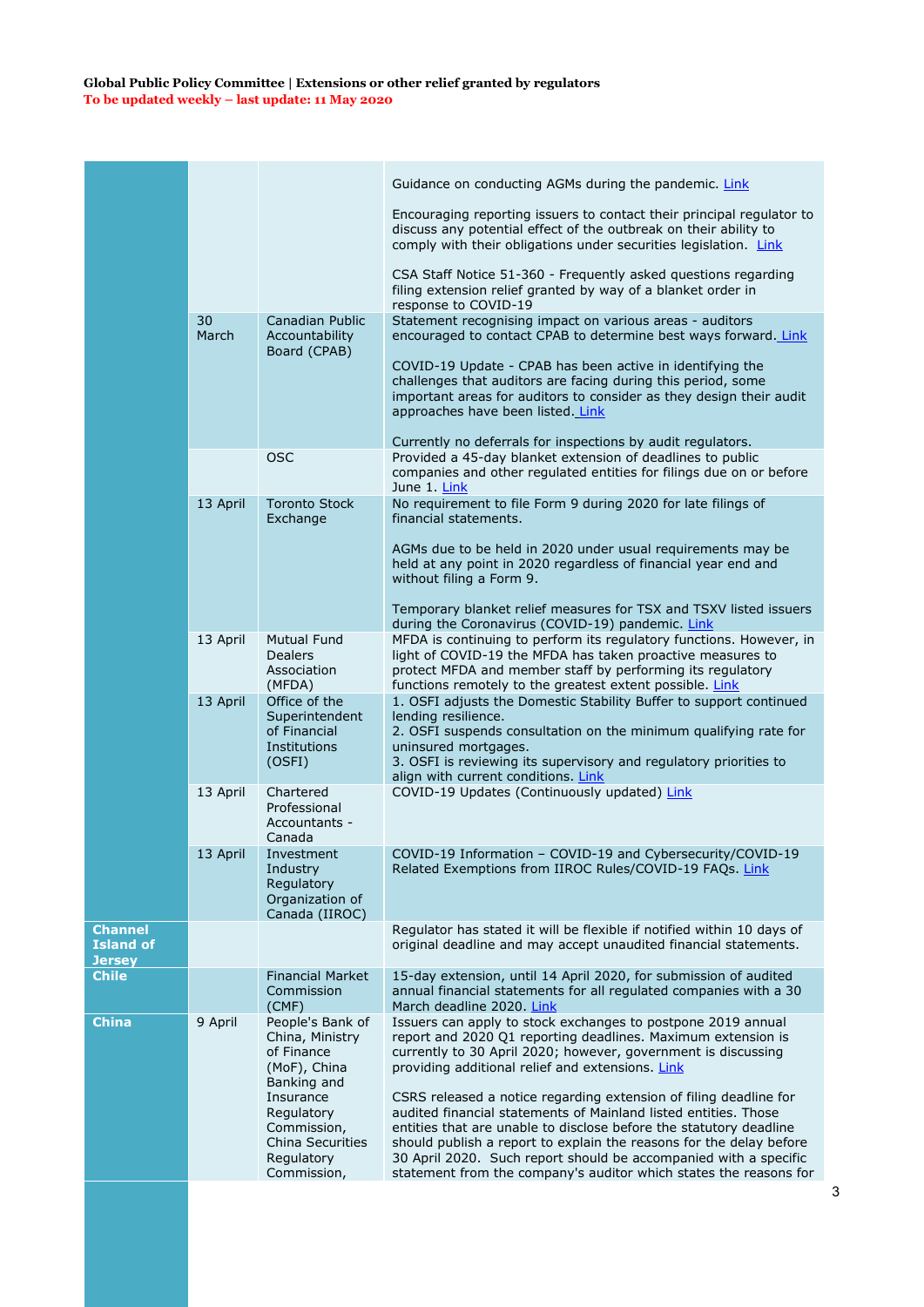|                                 |          | <b>State</b><br>Administration of<br>Foreign                                                                                    | the delay of issuing the audit report, the status of the audit and<br>the expected time of issuing the audit report.                                                                                                                                                                                                                                                                     |
|---------------------------------|----------|---------------------------------------------------------------------------------------------------------------------------------|------------------------------------------------------------------------------------------------------------------------------------------------------------------------------------------------------------------------------------------------------------------------------------------------------------------------------------------------------------------------------------------|
|                                 |          | Exchange                                                                                                                        | China MoF provided relief on filing deadline to foreign CPA firms.<br>Foreign audit firms can make the annual filing relating to Panda<br>bonds no later than 30 June 2020. Further, if foreign audit firms<br>cannot make the annual filing by the deadline of 31 May 2020 due<br>to the impact of COVID-19, the firm can apply for extension by<br>submitting a letter to the MOF Link |
| <b>Columbia</b>                 |          |                                                                                                                                 | The original deadline was 31 March 2020 for Financial Statements<br>as of December 2019. The new deadline is 27 May 2020.                                                                                                                                                                                                                                                                |
| <b>Croatia</b>                  | 15 April | Ministry of<br>Finance                                                                                                          | Announces postponement of filing deadlines. Link                                                                                                                                                                                                                                                                                                                                         |
|                                 |          | Chamber of<br><b>Auditors</b>                                                                                                   | Issued reporting guidelines for auditors. Link                                                                                                                                                                                                                                                                                                                                           |
| <b>Cyprus</b>                   |          | Securities and<br>Exchange<br>Commission                                                                                        | Extension to 30 June 2020 for audited financial statements and<br>other reporting obligations of Cyprus Investment Firms. Link                                                                                                                                                                                                                                                           |
|                                 |          | Superintendent<br>of Insurance<br>Companies:                                                                                    | Cancellation of 7 April 2020 deadline for annual financial<br>statements and Solvency and Financial Condition Report (SFCR) in<br>line with EIOPA statement. Link                                                                                                                                                                                                                        |
|                                 |          |                                                                                                                                 | Reporting deadline: postponed 2 months                                                                                                                                                                                                                                                                                                                                                   |
|                                 |          | Institute of<br><b>Certified Public</b><br>Accountants of                                                                       | Technical circular on financial reporting and audit. Link                                                                                                                                                                                                                                                                                                                                |
|                                 |          | Cyprus                                                                                                                          |                                                                                                                                                                                                                                                                                                                                                                                          |
| <b>Czech</b><br><b>Republic</b> | 7 April  | Ministry of<br>Finance                                                                                                          | Official statement that audit and tax advice are not banned by any<br>of the COVID-19 actions and hence should continue.<br>The executive Committee of Chamber of Auditors issued<br>recommendations on how to react to COVID-19 (since 12 March<br>2020 adjusting event).<br>The central bank encouraged listed companies to keep the 30 April                                          |
|                                 |          | Chamber of                                                                                                                      | filing deadline, however they will accept up to 2 months delay.                                                                                                                                                                                                                                                                                                                          |
|                                 |          | <b>Auditors</b>                                                                                                                 | Issued recommendations to auditors and preparers how to react on<br>COVID. 31-Dec-2019 non-adjusting, since 12 March 2020 certainly<br>adjusting event. Comprehensive disclosures and going concern<br>uncertainty considerations needed.                                                                                                                                                |
| <b>Denmark</b>                  |          | Foreningen af<br>Statsautorisered<br>e<br>Revisorer/Institu<br>te of State-<br><b>Authorized Public</b><br>Accountants<br>(FSR) | Expectations around level of information in the accounts regarding<br>COVID-19 risks and impact. Link                                                                                                                                                                                                                                                                                    |
|                                 |          | <b>Danish Business</b><br>Authority (DBA)                                                                                       | Deadline to complete audits is extended by eight weeks subject to<br>certain conditions and applicable for only very few issuers.<br>Information for companies including filing and AGM requirements.<br>Link<br>Deadlines for AGM can be postponed up to 8 weeks. More flexible<br>rules on AGM (remote attendance/ voting by shareholders). Link                                       |
|                                 |          |                                                                                                                                 | Launches a website with information for companies. Link                                                                                                                                                                                                                                                                                                                                  |
|                                 |          |                                                                                                                                 | Reporting deadline postponed by 3 months.                                                                                                                                                                                                                                                                                                                                                |
| <b>Ecuador</b>                  |          |                                                                                                                                 | Due date for listed and insurance companies' annual filings                                                                                                                                                                                                                                                                                                                              |
|                                 |          |                                                                                                                                 | deferred to 31 May 2020.                                                                                                                                                                                                                                                                                                                                                                 |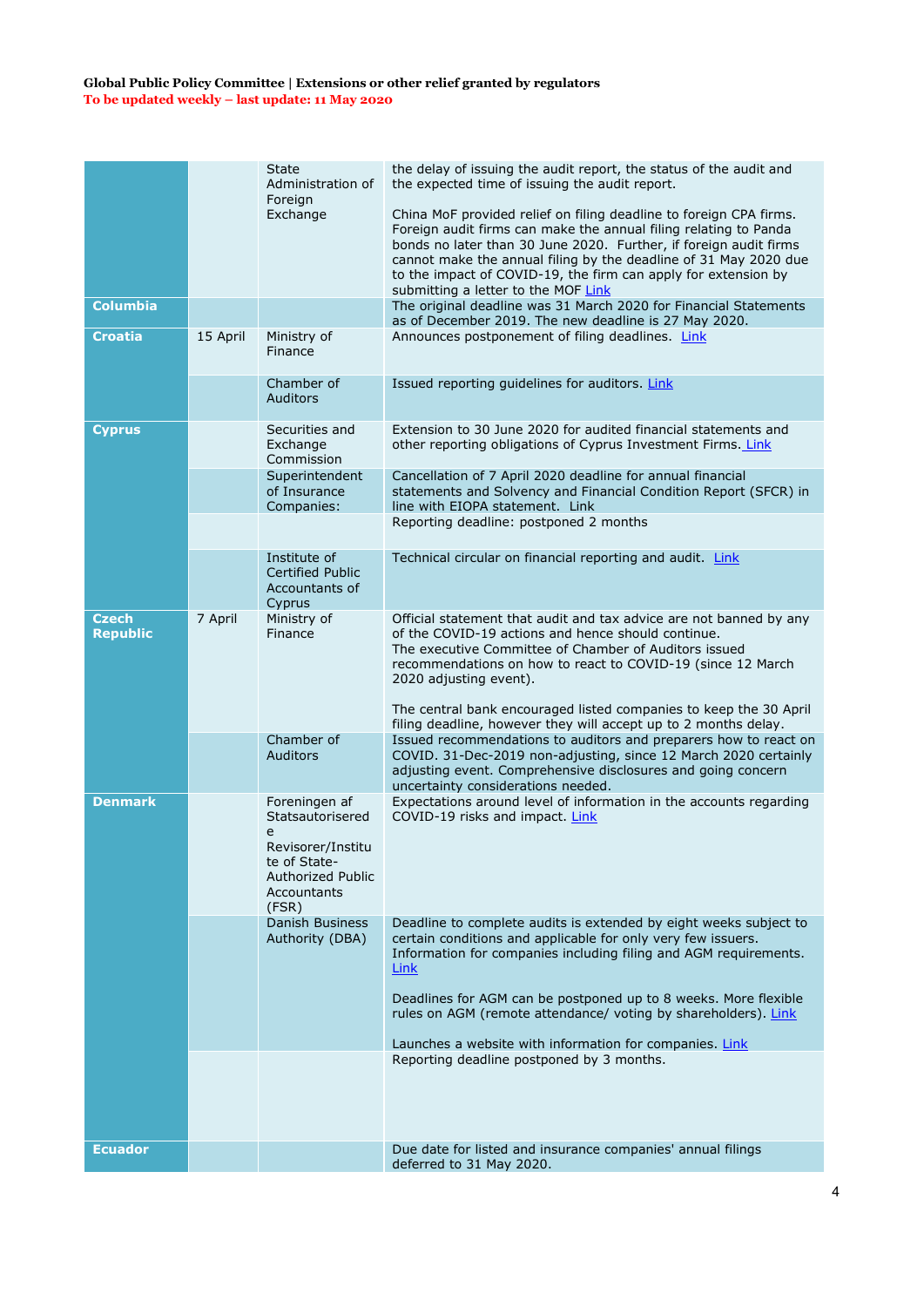| <b>Egypt</b>   |          |                                                                      | Due date for audited financial statements (4Q2019) for listed<br>entities deferred to 30 April 2020. The deadline to disclose 1Q2020<br>financials has been extended to 15 June.                                                                                                                                                                                                                                                                                                                                                                                        |
|----------------|----------|----------------------------------------------------------------------|-------------------------------------------------------------------------------------------------------------------------------------------------------------------------------------------------------------------------------------------------------------------------------------------------------------------------------------------------------------------------------------------------------------------------------------------------------------------------------------------------------------------------------------------------------------------------|
| <b>Estonia</b> | 2 April  |                                                                      | General quidance issued that Covid-19 should be treated as non-<br>adjusting post balance sheet event for 2019 YE and general<br>reminders communicated regarding potential impact/audit<br>response on going concern.                                                                                                                                                                                                                                                                                                                                                  |
| <b>EU</b>      | 3 April  | Accountancy<br>Europe                                                | Coronavirus resources for European accountants Link                                                                                                                                                                                                                                                                                                                                                                                                                                                                                                                     |
|                |          | Committee of<br>European<br>Auditing<br>Oversight Bodies<br>(CEAOB)  | Statement includes considering postponing issuance of audit<br>opinion. Link                                                                                                                                                                                                                                                                                                                                                                                                                                                                                            |
|                | 13 April | <b>ESMA</b>                                                          | Recommendations for Financial Market Participants:<br>Business Continuity Planning; Market disclosure; Financial<br>Reporting;<br>Fund Management Link<br>Guidance on financial reporting deadlines includes postponing<br>deadline for annual reports for 2 months (1 month for half-year<br>reports). In coordination with NCAs, ESMA encouraged to generally<br>apply a risk-based approach concerning publication deadline of<br>financial reports. Link<br>Accounting implications on the calculation of expected credit losses<br>in accordance with IFRS 9. Link |
|                |          |                                                                      | Issued a statement on the application of IFRS 9 Financial<br>Instruments in the specific context of the COVID-19 outbreak. Link                                                                                                                                                                                                                                                                                                                                                                                                                                         |
|                |          | <b>EBA</b>                                                           | Published guidance on the application of accounting standards in<br>the light of COVID-19. Link                                                                                                                                                                                                                                                                                                                                                                                                                                                                         |
|                | 3 April  | International<br>Organization of<br><b>Securities</b><br>Commissions | Statement on the application of accounting standards Link                                                                                                                                                                                                                                                                                                                                                                                                                                                                                                               |
|                |          | Reporting<br>deadline                                                | Yearly reports postponed for 2 months, half-yearly reports<br>postponed for 1 month                                                                                                                                                                                                                                                                                                                                                                                                                                                                                     |
| <b>France</b>  | 7 April  | Market authority                                                     | Statement on continuity - includes ensuring regulatory reporting<br>continues. Link<br>Statement on filing of certain documents. Link                                                                                                                                                                                                                                                                                                                                                                                                                                   |
|                |          |                                                                      | Guidance: no need to be physically present. Possibility of voting by<br>correspondence, proxy or online platforms. Link                                                                                                                                                                                                                                                                                                                                                                                                                                                 |
|                |          |                                                                      | Clarifications on the accounting implications for the calculation of<br>expected credit losses. Link                                                                                                                                                                                                                                                                                                                                                                                                                                                                    |
|                | 22 April | Compagnie<br>Nationale des<br>Commissaires<br>aux Comptes<br>(CNCC)  | CNCC statement - anticipate delays in closing accounts Link.<br>CNCC issued Q&A covering accounting, auditing (incl. going<br>concern) and legal/regulatory matters. Link                                                                                                                                                                                                                                                                                                                                                                                               |
|                | 6 April  | Haut Conseil du<br>Commissariat<br>aux Comptes<br>(H3C)              | CNCC published IFRS - Banks FAQ. Link<br>Issued press release - no inspection extension/adjournment. The<br>usual one-month deadline has been postponed to two months after<br>the end of the state of health emergency (i.e. expected around 24<br>July) related to the audit firms' responses to the draft inspection<br>reports that have been received but not yet commented.                                                                                                                                                                                       |
| Georgia        |          |                                                                      | Reporting deadline postponed by 2 months<br>The deadline for submitting the financial statements for banks has                                                                                                                                                                                                                                                                                                                                                                                                                                                          |
| <b>Germany</b> |          | Institut der<br>Wirtschaftsprüfer<br>(IDW)                           | been extended by 45 days till 30 June 2020.<br>Guidance for auditors (in English) on consequences for business,<br>going concern, changing audit opinion after reporting period. (Parts<br>1and 2) Link (Part 3) Link                                                                                                                                                                                                                                                                                                                                                   |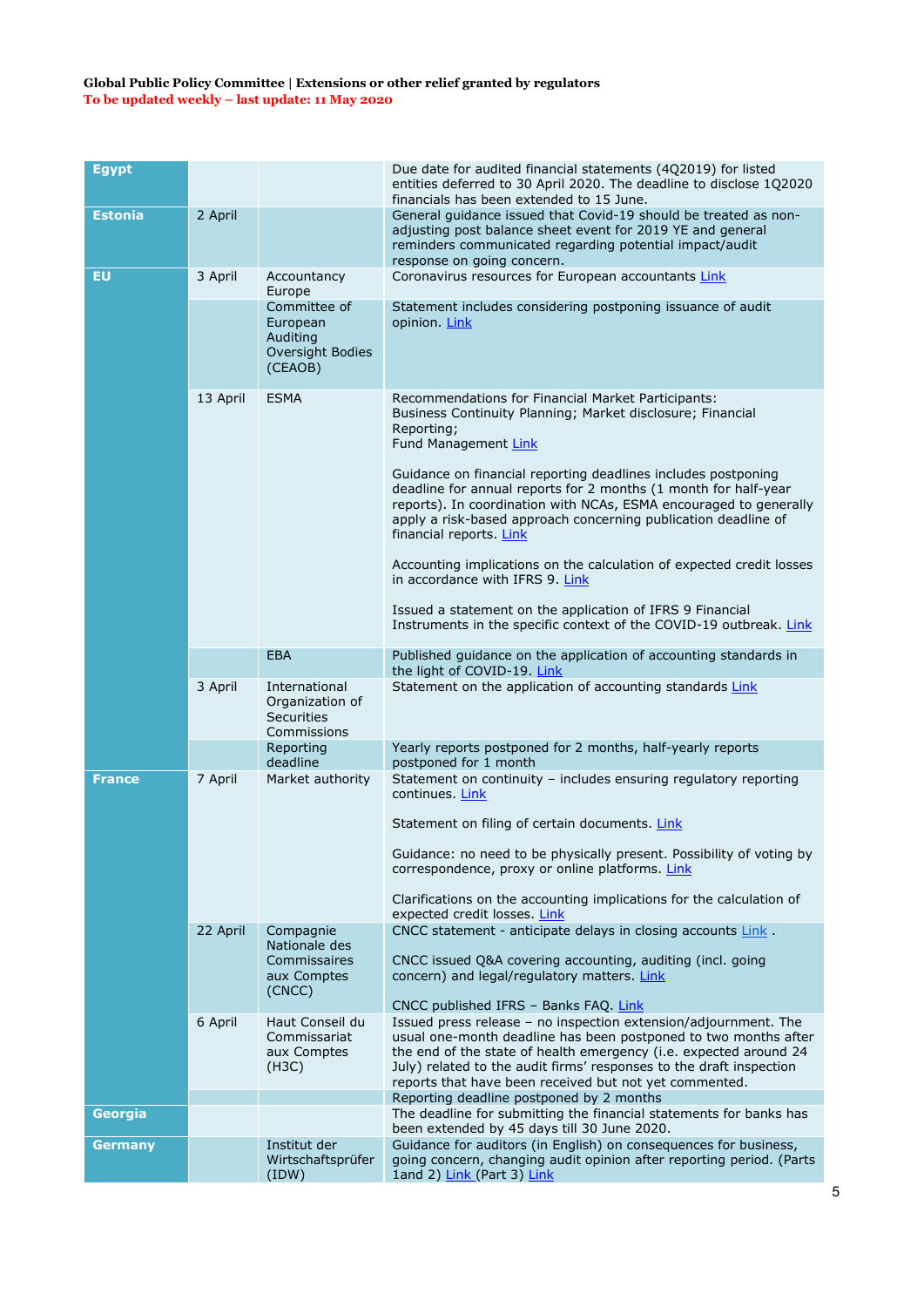|                  |          |                                                                                             | Impact of COVID-19 on credit institutions. Link<br>Effects of COVID-19 under IFRS 9 Link<br>Technical quidance on business valuations. Link<br>Technical guidance on short-time working. Link<br>Technical guidance on taxation measures in regard to the<br>coronavirus. Link<br>Technical guidance on the impact on the hospital sector and the<br>statutory health insurance providers. Link<br>Technical guidance on the impact of the coronavirus-pandemic on<br>accounting for investment assets. Link<br>Currently no deferrals for inspections by audit regulators. |
|------------------|----------|---------------------------------------------------------------------------------------------|-----------------------------------------------------------------------------------------------------------------------------------------------------------------------------------------------------------------------------------------------------------------------------------------------------------------------------------------------------------------------------------------------------------------------------------------------------------------------------------------------------------------------------------------------------------------------------|
|                  | 17 April | Chamber of<br><b>Auditors</b>                                                               | Coronavirus Questions & Answers, Link                                                                                                                                                                                                                                                                                                                                                                                                                                                                                                                                       |
| <b>Gibraltar</b> |          |                                                                                             | Four weeks voluntary moratorium on signing Gibraltar statutory<br>audit reports (to 26 April 2020) and two months extension of 30<br>April 2020 regulatory filing deadline to 30 June 2020.                                                                                                                                                                                                                                                                                                                                                                                 |
| <b>Greece</b>    |          | <b>Hellenic Capital</b><br>Markets<br>Commission                                            | Press release giving extension by 2 months of publication of FY19<br>financial statements (i.e. up to 30 June 2020) for listed entities.                                                                                                                                                                                                                                                                                                                                                                                                                                    |
| Guam             |          |                                                                                             | Generally corporate filings are deferred until July 2020, including<br>tax and other regulatory filings' deadlines; audited financial<br>statements deadlines have not been extended yet (typically due in<br>June) but in general Guam follows US government rules and<br>practices.                                                                                                                                                                                                                                                                                       |
| <b>Guatemala</b> |          | Superintendence<br>of Tributary<br>Administration<br>(SAT)                                  | For statutory reports that must be submitted to the SAT, the 31<br>March 2020 deadline was extended to 15 April 2020.                                                                                                                                                                                                                                                                                                                                                                                                                                                       |
| <b>Guernsey</b>  |          |                                                                                             | In general, audited financial statements to be submitted by end<br>October 2020. For insurers, insurance intermediaries and<br>managers, investment firms, funds and fiduciaries unaudited<br>financial statements can be submitted by end May 2020 in<br>unaudited form. Other entities also received one-month extension<br>for filing unaudited financials.                                                                                                                                                                                                              |
| <b>Hong Kong</b> |          | Securities and<br><b>Futures</b><br>Commission<br>(SFC) and Hong<br>Kong Exchange<br>(HKEX) | Companies should inform HKEX if they are unable to publish<br>preliminary results, including what information they are able to<br>report and whether accuracy, completeness or presentation of<br>financial material has been adversely affected.<br>If a listed company meets certain conditions (i.e. publishing<br>unaudited financial information by 31 March 2020), annual reports<br>for 2019 may be deferred by 60 days from 16 March 2020. Link<br>Guidance on holding AGMs, suggest for companies to consider<br>adjournment or delay of AGMs. Link                |
|                  |          | Hong Kong<br>Institute of<br>Certified Public<br>Accountants<br>(HKICPA)                    | The key message of the alert is the virus outbreak is generally a<br>non-adjusting event for 31 December 2019 financial statements,<br>and this quidance also contains more reminders on identifying the<br>key trigger events, and on matters involving disclosures, going<br>concern and interim reporting. Link                                                                                                                                                                                                                                                          |
|                  |          | Financial<br>Reporting<br>Council                                                           | Advice on issues for auditors, boards of directors and audit<br>committees on key audit and accounting issues. Link                                                                                                                                                                                                                                                                                                                                                                                                                                                         |
| <b>Hungary</b>   |          |                                                                                             | Extensions (extend the deadline to 31 May 2020 for listed<br>companies and 30 June 2020 for all others) are likely although no<br>formal announcement made by government yet.                                                                                                                                                                                                                                                                                                                                                                                               |
| <b>India</b>     |          | Securities and<br>Exchange Board<br>of India (SEBI)                                         | Time period extended for mandatory filing of quarterly and annual<br>financial results for listed entities - by 45 more days to file financial<br>results for the quarter ending 31 March 2020 and 30 more days for<br>filing the results for the 2019-2020 fiscal year. Listed entities can<br>now declare both quarterly and yearly results by 30 June 2020.<br>Link                                                                                                                                                                                                      |
|                  | 14 April | Institute of<br>Chartered                                                                   | Issued COVID-19 accounting and auditing advisory guidance. Link<br>India allowed electronic signatures on audit reports. Link                                                                                                                                                                                                                                                                                                                                                                                                                                               |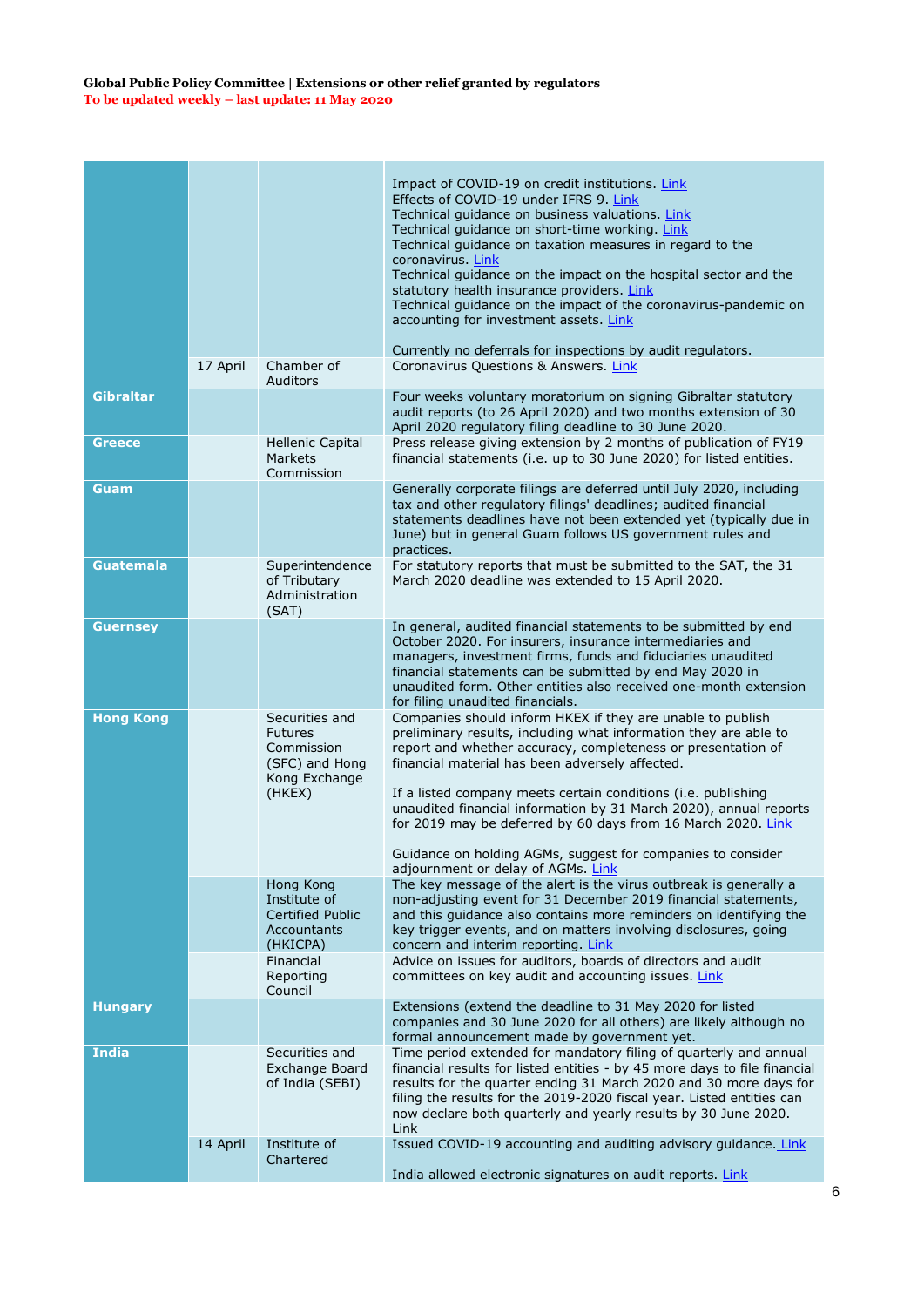|                    |          | Accountants of<br>India ICAI                               |                                                                                                                                                                                                                                                                                                                                                           |
|--------------------|----------|------------------------------------------------------------|-----------------------------------------------------------------------------------------------------------------------------------------------------------------------------------------------------------------------------------------------------------------------------------------------------------------------------------------------------------|
|                    |          | Ministry of<br><b>Corporate Affairs</b>                    | The new format of statutory audit reports of companies,<br>Companies (Auditor's Report) Order, 2020 (CARO 2020) shall be<br>made applicable from the financial year 2020-2021 instead of<br>being applicable from financial year 2019-2020.                                                                                                               |
| <b>Indonesia</b>   |          | Financial<br><b>Services</b><br>Authority (OJK)            | Due date for listed companies and banks audited financial<br>statements deferred to 31 May 2020 and annual report deferred to<br>30 June 2020. AGMs also deferred to 31 August. Link                                                                                                                                                                      |
| <b>Ireland</b>     |          | Chartered<br>Accountants of<br>Ireland                     | Issuing newsletters with link to relevant websites. COVID-19 Hub<br>Link<br>Also, refer to the UK discussion below.                                                                                                                                                                                                                                       |
| <b>Isle of Man</b> |          |                                                            | Regulated entities should notify government authorities if they are<br>experiencing difficulties in complying with filing deadlines.                                                                                                                                                                                                                      |
| <b>Israel</b>      |          | <b>Israel Securities</b><br>Authority (ISA)                | Due date for listed company annual financial statements deferred<br>to 30 April 2020. Link                                                                                                                                                                                                                                                                |
|                    |          |                                                            | Announced various exemptions, including a 30-day extension to<br>reporting corporations for the publication of the periodic report for<br>2019 (until April 30, 2020) and a 60-day extension to investment<br>advisors for the publication of the annual report on equity capital<br>and insurance for 2019. Link                                         |
|                    |          |                                                            | Requested that corporations whose operations are or may be<br>materially affected should ensure that they are making due<br>disclosures to investors Link                                                                                                                                                                                                 |
|                    |          |                                                            | Alert that it will not initiate or recommend the implementation of<br>any enforcement measures related to the late submission of the<br>Annual Equity Capital and Insurance Report and the Organizational<br>Structure Report, on the condition that the licensed corporation<br>submits the reports by May 31, 2020. Link                                |
| <b>Italy</b>       |          | Government                                                 | Deadline to publish draft financial statements and auditors' opinion<br>for listed entities remains unchanged (four months from year-end).                                                                                                                                                                                                                |
|                    |          |                                                            | Decree providing more flexibility for limited liability companies<br>(PIEs and Non-PIEs) around deadlines for approval of 2019<br>financial statements at AGM (i.e. deadline for every company<br>within 180 days of year end deferred until 31 July 2020).                                                                                               |
|                    |          |                                                            | Decree provides some flexibility for managing AGMs by using new<br>technology - allowing remote participation, electronic voting, use<br>of proxies etc. Link                                                                                                                                                                                             |
|                    |          | Audit<br>Professional<br>Institute                         | Recently issued several research documents to provide comments<br>on the decrees issued by the Italian Government including COVID-<br>19 related matters. Link                                                                                                                                                                                            |
|                    |          | Italian<br>association of<br>listed entities<br>(Assonime) | Issued publication to discuss the impacts on COVID-19 related<br>matters on financial statements footnote disclosures. Link                                                                                                                                                                                                                               |
| <b>Japan</b>       | 17 April | Financial<br>Services Agency<br>(FSA)                      | The filing deadline of listed companies with March year-end will be<br>extended to the end of September (six months from year-end).                                                                                                                                                                                                                       |
|                    |          |                                                            | FSA announced the extension to file the annual securities report,<br>the first quarter report and the semi-annual report until the end of<br>September. Link<br>Deadline of AGMs is not extended for companies across the board,<br>but determination of AGM dates has become more flexible based<br>on new interpretations from the Ministry of Justice. |
|                    |          | <b>Tokyo Stock</b><br>Exchange                             | Mandatory filing of quarterly and annual financial results for listed<br>entities - full year and quarterly financial results may be delayed<br>until they are settled, despite normal deadlines, so this could be<br>longer than 45 days, not restricted by a 45 day limit. Link                                                                         |
|                    | 15 April | Liaison council                                            | Published statement on Corporate Year-End Closing of Accounts,<br>Auditing and Shareholders meeting guidance. Link                                                                                                                                                                                                                                        |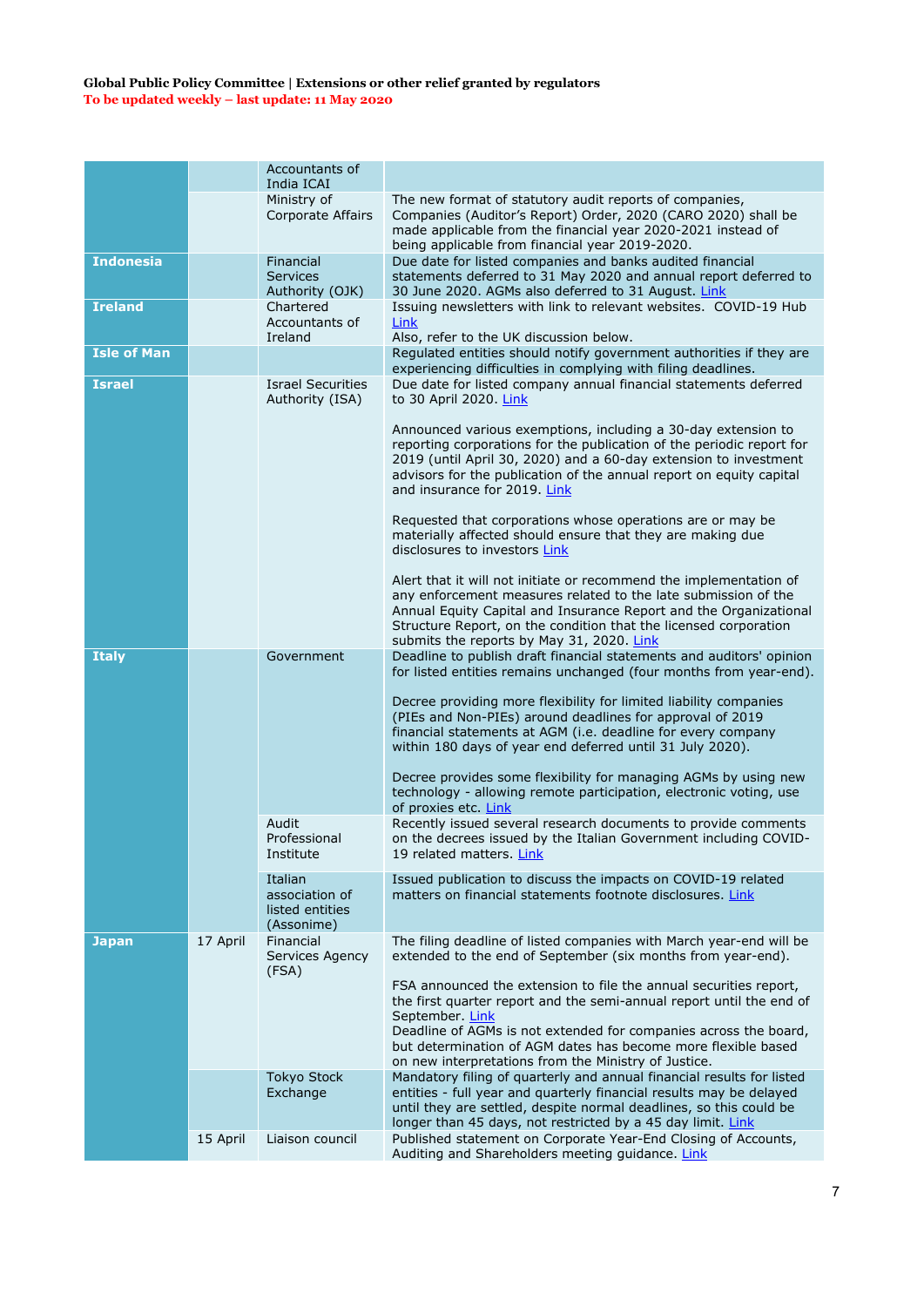|                   |          |                                                         | In response to the statement published by the liaison council, 10                                                                                                                                                                                                                                           |
|-------------------|----------|---------------------------------------------------------|-------------------------------------------------------------------------------------------------------------------------------------------------------------------------------------------------------------------------------------------------------------------------------------------------------------|
|                   |          |                                                         | large auditing firms have published statements supporting the<br>liaison council's stance.                                                                                                                                                                                                                  |
|                   | 8 May    | Japan Institute<br>of Certified<br><b>Public</b>        | Audit Considerations related to new coronavirus infections (Part 1)<br>$Link$ (Part 2) $Link$ / (Part 3) $Link$ / (Part 4) $Link$ / (Part 5) $Link$                                                                                                                                                         |
|                   |          | Accountants<br>(JICPA)                                  | JICPA published president's statement which asks JICPA members<br>to be flexible about timeline of the audit this year in order to<br>protect lives and conduct audit which is substantive without<br>averting the purpose.                                                                                 |
|                   | 24 April | Ministry of<br>Economy, Trade<br>and Industry<br>(METI) | METI published guidance and Q&A on holding AGM under COVIT-19<br>pandemic. The Minister also published his statement asking<br>companies to consider different timeline/different method of<br>holding AGMs under COVIT-19 pandemic. Link                                                                   |
|                   |          | Large audit firms                                       | Ten largest Japanese audit firms on April 15 published a joint<br>statement that encourages companies to consider concrete<br>measures to ensure sufficient time for performing audit before<br>AGMs.                                                                                                       |
| <b>Jordan</b>     |          |                                                         | Extensions likely although no formal announcement regarding new<br>date made by government yet.                                                                                                                                                                                                             |
| <b>Kazakhstan</b> | 8 April  | Kazakhstan<br><b>Stock Exchange</b>                     | Extended deadlines for reporting by listed entities, initiators of<br>securities admission for listing and audit firms. Link                                                                                                                                                                                |
| Kosovo            |          |                                                         | Due date for financial statements deferred to 30 June 2020.                                                                                                                                                                                                                                                 |
| <b>Kuwait</b>     | 14 April |                                                         | Limited extension provided to some entities (10 days that typically<br>falls in early April).<br>Banks are exempted from preparing the reviewed financial                                                                                                                                                   |
|                   |          |                                                         | statements for Q1 2020.                                                                                                                                                                                                                                                                                     |
| Latvia            |          | Government                                              | Statutory FS submission deadline extended by 3 months for non-<br>PIEs. Possibility of extension for PIEs not yet clear.<br>Government legislation - all companies can delay filing 2019                                                                                                                    |
|                   |          |                                                         | annual reports by 3 months.                                                                                                                                                                                                                                                                                 |
| <b>Lithuania</b>  | 2 April  | Chamber of<br><b>Auditors</b>                           | Issued guidance to auditors on their website, mostly geared<br>towards year-end 2019 audits: A determination has to be made by<br>every company (and their auditors) on whether COVID-19 is<br>adjusting event or not. Link                                                                                 |
| <b>Luxembourg</b> |          |                                                         | Companies will have an additional administrative period of 4<br>months (for 2019-year ends) to make financial data filings for<br>2019 financial year at the RCS. Surcharge for late filing of financial<br>data is exceptionally suspended, until 30 November 2020 for filing<br>delays of up to 4 months. |
|                   |          |                                                         | Draft law: extending the deadline for filing and publication of<br>annual accounts, consolidated accounts and related reporting<br>during the state of crisis.                                                                                                                                              |
|                   | 8 April  | Commission de                                           | Q&A on COVID19 impact. Link                                                                                                                                                                                                                                                                                 |
|                   |          | Surveillance du<br>Secteur Financier<br>(CSSF)          | Extends submission of long-form reports, up to 4 months after the<br>annual general meeting of the audited entity or fund.                                                                                                                                                                                  |
|                   |          |                                                         | Will not take any administrative measures or sanctions in relation<br>to issuers' failure to comply with the upcoming deadlines for the<br>publication of periodic information on transparency requirements<br>for issuers (the "Transparency Law").                                                        |
|                   | 9 May    | Institut des                                            | Technical guidance. Link                                                                                                                                                                                                                                                                                    |
|                   |          | reviseurs<br>d'entreprises<br>(IRE)                     | Liaising with Ministry of Justice and financial and insurance<br>supervisory bodies to express concerns on several topics regarding<br>audits and reporting                                                                                                                                                 |
|                   |          |                                                         | The document provides detailed support and guidance related to<br>the impact on Audit opinions of the current COVID-19 pandemic<br>situation. Link                                                                                                                                                          |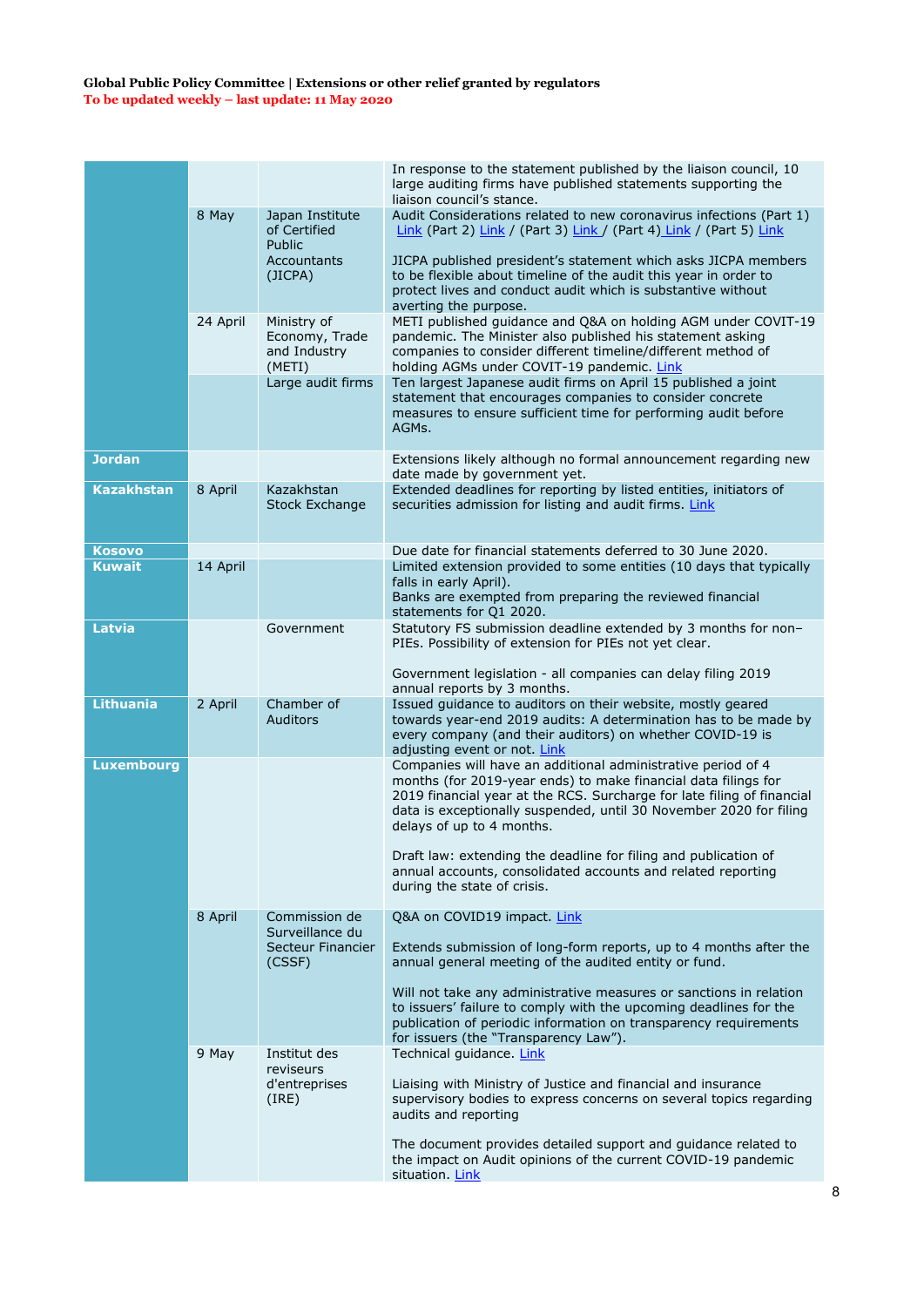| <b>Macedonia</b>   |          |                                                                     | Due date for financial statements deferred to 24 April 2020.                                                                                                                                                                                                                                                                                                                                                                                                                                                                                                                                                                                                                                                                                                                                                                                                                          |
|--------------------|----------|---------------------------------------------------------------------|---------------------------------------------------------------------------------------------------------------------------------------------------------------------------------------------------------------------------------------------------------------------------------------------------------------------------------------------------------------------------------------------------------------------------------------------------------------------------------------------------------------------------------------------------------------------------------------------------------------------------------------------------------------------------------------------------------------------------------------------------------------------------------------------------------------------------------------------------------------------------------------|
| <b>Malaysia</b>    | 17 April | Bursa Malaysia                                                      | Listed companies granted 1-month extension for issuance of<br>quarterly and annual reports originally due on 31 March 2020 and<br>30 April 2020. Link<br>An extension of time until 30 June 2020 is granted by the<br>Exchange for issuance of the following:<br>. Quarterly Reports (QR) and Annual Reports (AR) that include<br>annual audited financial statements and the auditors' and directors'<br>report which are due by 31 May 2020; and<br>• QRs and ARs which are due by 30 April 2020 (which had been<br>extended to 31 May 2020 previously).<br>Due date for listed companies' audited financial statements<br>extended by one month (application to extend should be filed with<br>authorities).<br>Financial institutions with financial years ended 31 December 2019<br>are granted an extension to 15 April 2020 for submission of<br>audited financial statements. |
|                    |          | Companies<br>Commission of<br>Malaysia                              | Public companies can apply to SSM to extend period of holding<br>AGM to beyond 6 months of company's financial year end. Link                                                                                                                                                                                                                                                                                                                                                                                                                                                                                                                                                                                                                                                                                                                                                         |
|                    | 7 April  | Audit Oversight<br>Board (AOB)                                      | AOB issued a circular to the auditors of PIE and the audit<br>committee "Impact of COVID-19 Pandemic on Financial Reporting<br>of Public Interest Entities". Link                                                                                                                                                                                                                                                                                                                                                                                                                                                                                                                                                                                                                                                                                                                     |
|                    |          | Companies<br>Commission of<br>Malaysia (CCM)                        | There will be a 30 day moratorium from the end of the Movement<br>Control Order (MCO) for the submission of statutory documents by<br>companies to CCM. For companies with financial years ended 30<br>September 2019 to 31 December 2020, the deadline for the<br>submission of financial statements to CCM is extended by 3<br>months after the end of the MCO. Companies must apply with the<br>CCM for the extension with no late filing fees imposed.                                                                                                                                                                                                                                                                                                                                                                                                                            |
|                    | 13 April | Malaysian<br>Accounting<br>Standards Board<br>(MASB)                | Media Release - COVID-19:<br>MFRS 9 Financial Instruments: Expected Credit Loss Considerations<br><u>Link</u>                                                                                                                                                                                                                                                                                                                                                                                                                                                                                                                                                                                                                                                                                                                                                                         |
| <b>Malta</b>       |          | Malta Financial<br>Services                                         | Reporting deadline remains same - regulator stated the law allows<br>postponement on a case-by-case basis for submissions due in<br>March and April.<br>The regulator has now given a 2 weeks extension for listed<br>companies to file in line with EIOPA guidelines.<br>Issued circular on timing of regulatory reporting due to the<br>outbreak of COVID-19. Link                                                                                                                                                                                                                                                                                                                                                                                                                                                                                                                  |
|                    |          | Authority (MFSA)<br>The Malta<br>Institute of<br><b>Accountants</b> | COVID-19 updates page. Link                                                                                                                                                                                                                                                                                                                                                                                                                                                                                                                                                                                                                                                                                                                                                                                                                                                           |
| <b>Mauritius</b>   |          |                                                                     | Due date for listed companies filings deferred to 30 April 2020;<br>regulator stated some flexibility may be allowed for other entities.<br>Due date for audit report also extended to 30 April 2020.<br>Central bank of Mauritius will not take regulatory action against<br>financial institutions who have a delay in filing 31 December 2019<br>or 31 March 2020 reports (which are due on 31 March 2020 and 30<br>June 2020).                                                                                                                                                                                                                                                                                                                                                                                                                                                    |
| <b>Mexico</b>      |          | <b>National Banking</b><br>and Securities<br>Commission<br>(CNBV)   | Announced both temporary extraordinary measures and the<br>suspension of certain filing deadlines for financial entities and<br>persons subject to supervision by the CNBV due to COVID-19.<br>Some of these measures include permission to submit filings<br>electronically. Link<br>Extension of financial reporting deadlines, companies have an<br>extension to file the annual information in July 2020 rather than 30<br>April 2020.                                                                                                                                                                                                                                                                                                                                                                                                                                            |
| <b>Netherlands</b> |          | Nederlandse<br>Beroepsorganisat<br>ie van                           | NBA published NBA Alert 42, Impact Coronavirus on accountancy<br>work. Link                                                                                                                                                                                                                                                                                                                                                                                                                                                                                                                                                                                                                                                                                                                                                                                                           |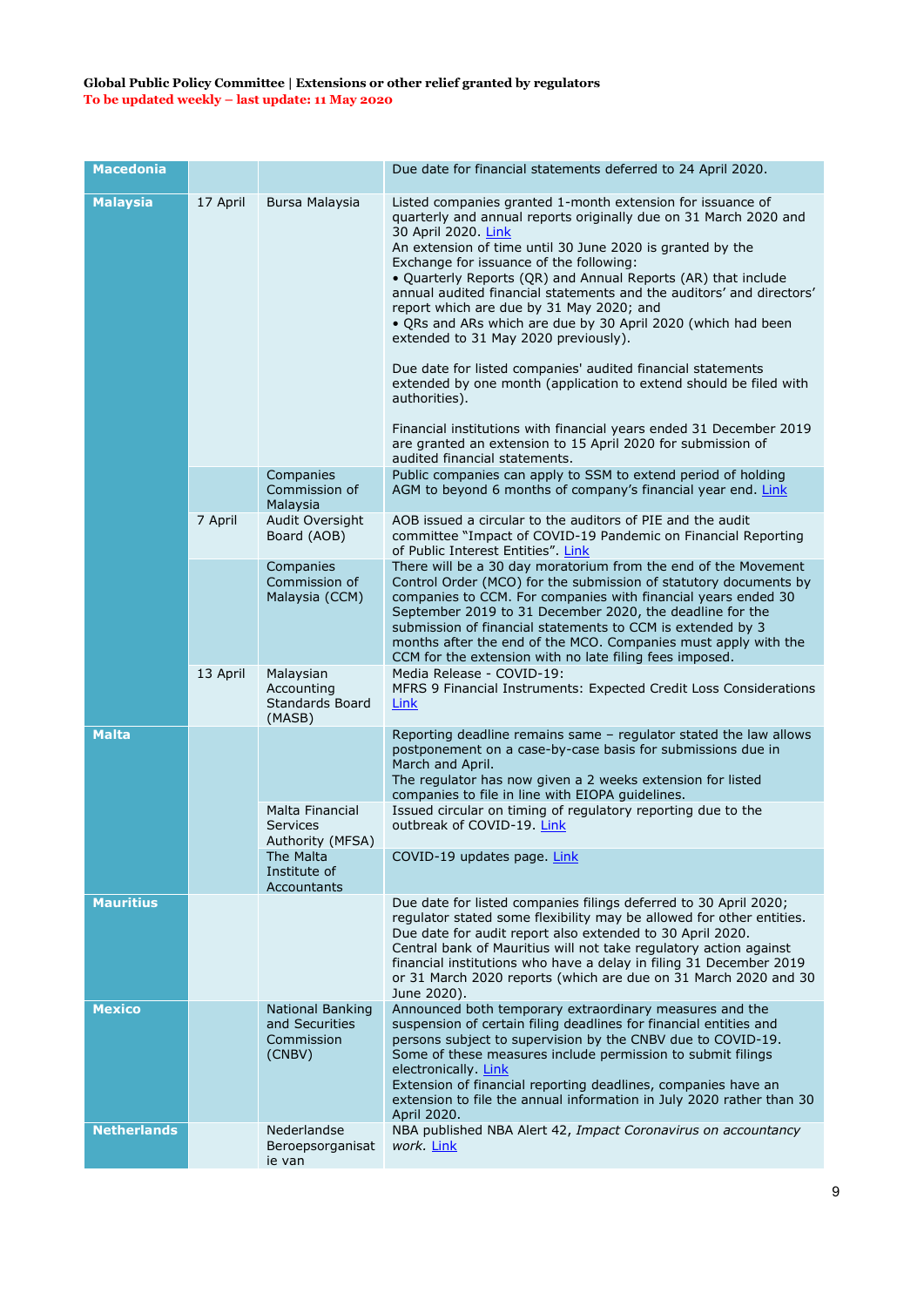|                                                          |          | Accountants<br>(NBA)                                        |                                                                                                                                                                                                                                                                                      |
|----------------------------------------------------------|----------|-------------------------------------------------------------|--------------------------------------------------------------------------------------------------------------------------------------------------------------------------------------------------------------------------------------------------------------------------------------|
| <b>New</b><br><b>Zealand</b>                             |          | <b>Financial Markets</b><br>Authority (FMA)                 | Market participants granted extra two months to provide audited<br>financial statements. Relief intended to apply for entities and<br>schemes with balance sheet dates from 31 December 2019 to 31<br>May 2020.<br>For listed entities and PIEs with year-ends from 31 December 2019 |
|                                                          |          |                                                             | to 31 May 2020, term to file audited financial statements has been<br>extended from four months to six months after year-end.                                                                                                                                                        |
|                                                          |          |                                                             | Updated on 3 April - extension to apply to all reporting entities<br>within year-ends up to and including 31 July 2020. Link                                                                                                                                                         |
| <b>Norway</b>                                            |          |                                                             | Some deadlines for reporting by banks and insurance companies to<br>Finanstilsynet postponed. Link.                                                                                                                                                                                  |
| <b>Oman</b>                                              | 14 April |                                                             | Government has provided extension to hold AGM.<br>Extending the disclosure of quarterly financial statements and the<br>initial results until the end of June 2020.                                                                                                                  |
| <b>Palestinian</b><br><b>Ruled</b><br><b>Territories</b> |          |                                                             | One-month extension to 30 April 2020 for listed companies,<br>brokerage companies, and finance lease companies to file their<br>financial statements with authorities. Additional extensions for<br>audited financial statements likely due to 14-day state of<br>emergency.         |
| <b>Panama</b>                                            |          |                                                             | Due date for listed and other "regulated" companies' annual filings<br>deferred to 30 April 2020.                                                                                                                                                                                    |
| <b>Paraguay</b>                                          |          | <b>National</b><br><b>Securities</b><br>Commission<br>(CNV) | Due date for corporate annual filings deferred to 30 April 2020.<br>Link                                                                                                                                                                                                             |
| <b>Peru</b>                                              |          |                                                             | Government allowed flexibility in filing deadlines although no<br>specific due date set yet.                                                                                                                                                                                         |
| <b>Philippines</b>                                       |          | <b>SEC</b>                                                  | The due date for both PIEs and non-PIEs audited financial<br>statements was deferred to 15 May; the deadline for the listed<br>companies' filings with the SEC was extended to 30 June. Link                                                                                         |
| <b>Poland</b>                                            | 2 April  | Polish Audit<br>Supervision<br>Agency                       | Issued a statement on audit quality, importance of going concern<br>and COVID19 disclosures. Link                                                                                                                                                                                    |
|                                                          |          | Polish Chamber<br>of Certified                              | Issued an alert on COVID19 impact. Link                                                                                                                                                                                                                                              |
|                                                          |          | Auditors                                                    | Discussing with the regulators and authorities on extending the<br>deadlines for tax and financial reporting.                                                                                                                                                                        |
|                                                          |          |                                                             | Generally the deadlines have been extended (by 3 months) and<br>there is currently draft of extension of stock exchange reporting.                                                                                                                                                   |
| <b>Portugal</b>                                          |          | Portuguese<br>Securities Market<br>Commission<br>(CMVN)     | Established a site with information about the measures<br>implemented regarding COVID-19. Link                                                                                                                                                                                       |
|                                                          |          | Bank of Portugal                                            | Adopted measures to ensure financial institutions continue to<br>support the economy, in line with those already communicated by<br>European Central Bank and European Bank Authority. Link                                                                                          |
|                                                          |          | Authority of<br>Insurance and<br><b>Pension Funds</b>       | Issued communication adjusting reporting deadlines for certain<br>financial information. Link                                                                                                                                                                                        |
|                                                          |          | Government                                                  | Adopted certain measures including extension of general<br>shareholders meetings from 30 March 2020 until 30 June 2020.                                                                                                                                                              |
|                                                          |          | Order of<br>Statutory<br>Auditors                           | Issued two communications related to the COVID-19 crisis,<br>including alerting to the potential impact on timing of the financial<br>reporting process and respective audits. Link                                                                                                  |
| <b>Romania</b>                                           |          | Chamber of<br>auditors (CAFR)                               | Published communication on impact of COVID-19 pandemic on<br>financial audit reports. Link                                                                                                                                                                                           |
| <b>Russia</b>                                            |          |                                                             | Annual general shareholders' (participants') meeting shall be held<br>no earlier than 2 months and no later than 9 months after the end<br>of the reporting year;<br>For stock companies - annual (interim) consolidated financial                                                   |
|                                                          |          |                                                             | statements shall be submitted no later than 180 (150) days from                                                                                                                                                                                                                      |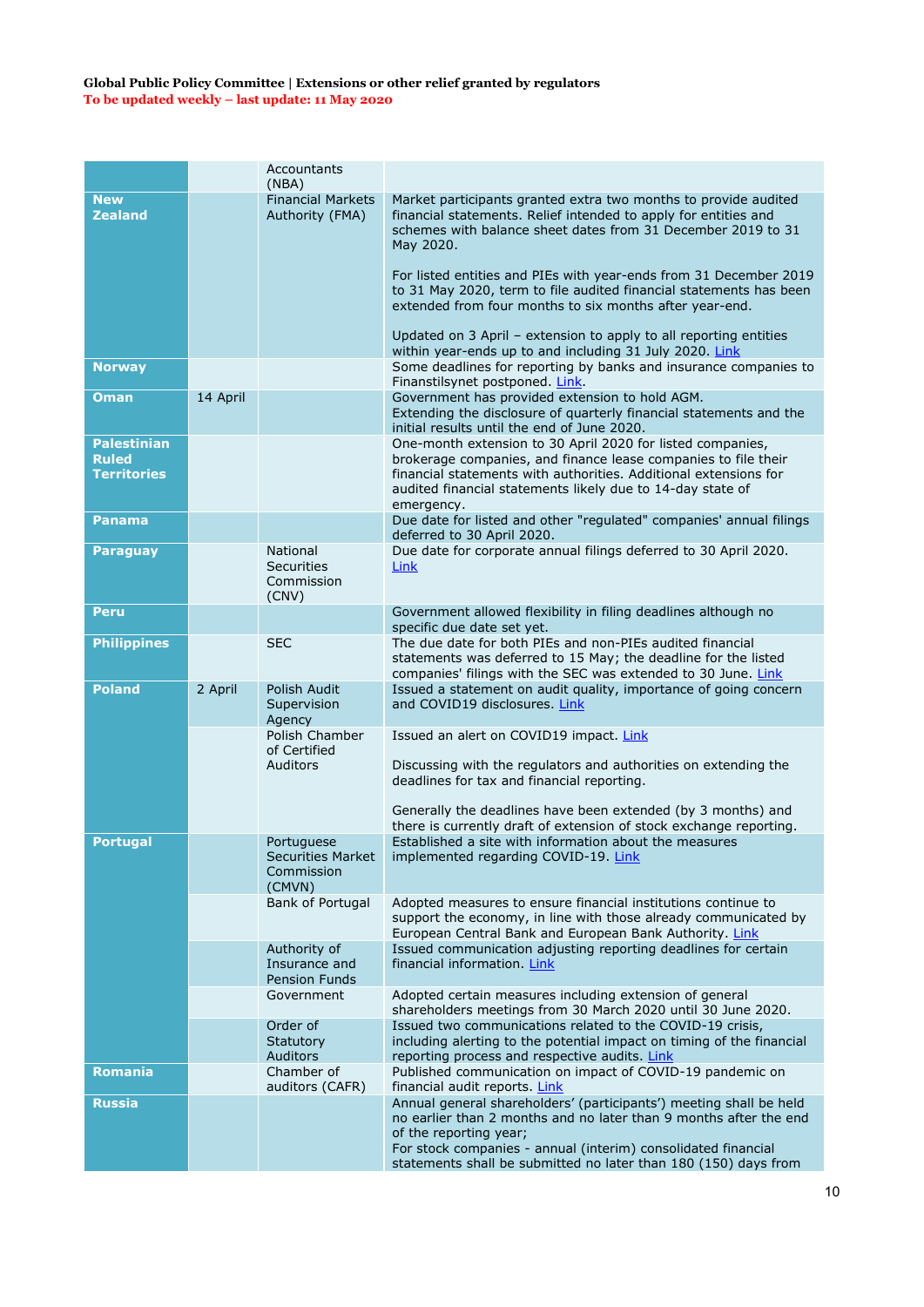|                               |          |                                                                                               | the reporting date and published no later than 210 (180) days<br>from the reporting date;                                                                                                                                                                                                                                       |
|-------------------------------|----------|-----------------------------------------------------------------------------------------------|---------------------------------------------------------------------------------------------------------------------------------------------------------------------------------------------------------------------------------------------------------------------------------------------------------------------------------|
|                               |          |                                                                                               | For issuers of securities - annual (interim) (consolidated) financial<br>statements together with the audit report shall be published no<br>later than 210 (180) days from the reporting date;<br>Submitting a mandatory copy of financial statements to tax                                                                    |
|                               |          |                                                                                               | authorities, filing of tax reports, paying taxes, fees and advance<br>tax payments deadlines have been extended till 6 May 2020.                                                                                                                                                                                                |
| <b>Saudi</b><br><b>Arabia</b> |          |                                                                                               | Statutory deadline extended for listed companies with fiscal year<br>ends 31 December 2019 by one month to 30 April 2020.                                                                                                                                                                                                       |
| <b>Serbia</b>                 |          |                                                                                               | Extensions are likely although no formal announcement has been<br>made by the government yet.                                                                                                                                                                                                                                   |
| <b>Singapore</b>              |          | Singapore Stock<br>Exchange (SGX)                                                             | Extensions for issuers with 31 December 2019 financial year end to<br>hold annual meetings by 30 June 2020. Annual audited reports still<br>required to be finalized by 15 April 2020 unless the waiver below is<br>granted. Link                                                                                               |
|                               |          |                                                                                               | Listed companies with their principal place of business or have<br>significant operations in China can apply for a waiver to postpone<br>their annual report to 15 June and hold their AGM on 30 June. Link                                                                                                                     |
|                               |          | Accounting and<br>Corporate                                                                   | Issued guidance on holding AGMs given the maximum 10<br>individuals restriction imposed by the government. Link                                                                                                                                                                                                                 |
|                               |          | Regulatory<br>Authority<br>$(ACRA)$ ,<br>Monetary<br>Authority of<br>Singapore (MAS)<br>& SGX | Announced both temporary extraordinary measures and the<br>suspension of certain filing deadlines for financial entities and<br>persons subject to supervision by the CNBV. Some of these<br>measures include permission to submit filings electronically. ACRA<br>is privately conveying this information to firms when asked. |
|                               |          |                                                                                               | ACRA announced a 60 day extension of time for holding annual<br>general meetings (due during the period 16 April to 31 July) and<br>filing annual returns (due for the period 1 May to 31 August) for all<br>Singapore companies. Link                                                                                          |
|                               | 13 April | Institute of<br>Singapore<br>Chartered<br><b>Accountants</b>                                  | Issued guidance on inaccessibility of component auditor's work<br>papers and other considerations. Link<br>Issued guidance on accounting implications arising from COVID-19                                                                                                                                                     |
|                               |          | (ISCA)                                                                                        | for entities with 31 Dec 2019 year-end. Link                                                                                                                                                                                                                                                                                    |
|                               |          |                                                                                               | Group Audits - Inaccessibility of Component Auditors' Work Papers<br>and Other Considerations Link                                                                                                                                                                                                                              |
| <b>Slovakia</b>               |          |                                                                                               | Extensions likely although no formal announcement made by<br>government yet; currently some reliefs are available for non-PIE<br>auditors only.                                                                                                                                                                                 |
| <b>Slovenia</b>               | 15 April |                                                                                               | Capital markets regulator sent out guidance for disclosures (same<br>as ESMA).<br>Capital markets regulator postponed the deadline for publishing                                                                                                                                                                               |
|                               |          | Slovenski<br>Institut za<br>Revizijo                                                          | annual report until end of May. Link<br>Professional body issued guidance related to items including going<br>concern, disclosures. Link                                                                                                                                                                                        |
| <b>South Africa</b>           |          | Independent<br>Regulatory Board<br>for Auditors<br>(IRBA)                                     | Published guidance on the implications of the COVID-19 outbreak<br>on audits, audit firms and regulatory requirements, Provisions<br>cover the period 27 March 2020 to 16 April 2020. Link                                                                                                                                      |
|                               |          |                                                                                               | Published guidance for accountants and auditors wanting their<br>services to be designated as essential. Link                                                                                                                                                                                                                   |
|                               |          |                                                                                               | The Impact of COVID-19 on the Auditor's Report: Going Concern.<br>Link                                                                                                                                                                                                                                                          |
|                               |          |                                                                                               | Published guidance on the implications of the COVID-19 outbreak<br>on Audits and Auditors. Link                                                                                                                                                                                                                                 |
|                               |          | Johannesburg<br><b>Stock Exchange</b><br>(JSE)                                                | JSE announced that issuers with year-ends of 31 December 2019 -<br>31 March 2020 will receive temporary relief of two months within<br>which to complete their year-end financial reporting process should<br>this be required by the issuers.                                                                                  |
|                               |          |                                                                                               |                                                                                                                                                                                                                                                                                                                                 |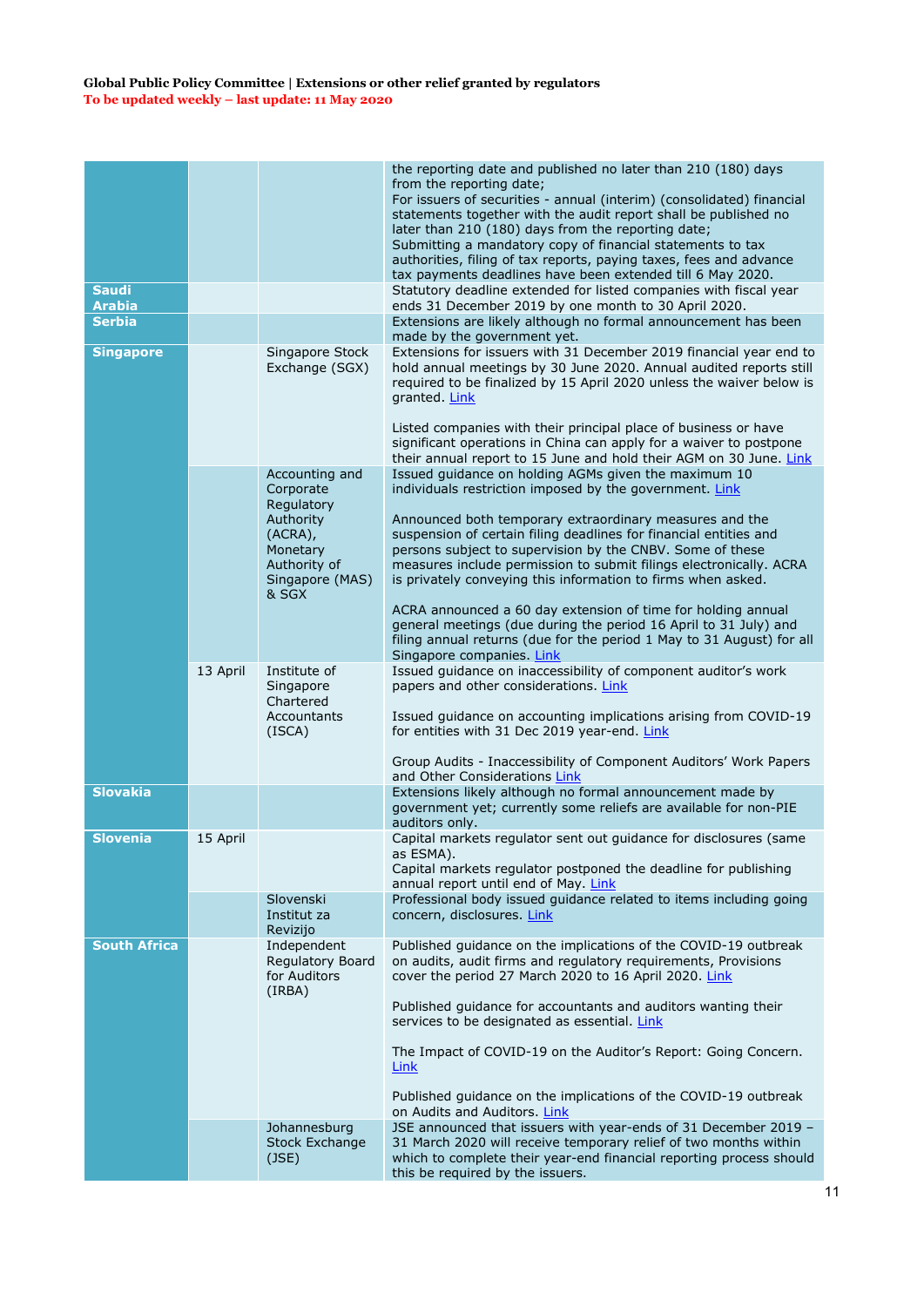|                    |          | <b>Financial Sector</b><br>Conduct<br>Authority (FSCA)              | FSCA extended the period of compliance for various regulated<br>entities by three months.                                                                                                                                                                                                                                                                                                                                                                                                                                                      |
|--------------------|----------|---------------------------------------------------------------------|------------------------------------------------------------------------------------------------------------------------------------------------------------------------------------------------------------------------------------------------------------------------------------------------------------------------------------------------------------------------------------------------------------------------------------------------------------------------------------------------------------------------------------------------|
| <b>South Korea</b> | 9 April  | Securities and<br><b>Futures</b><br>Committee (SFC)                 | On 25 March, 2020, the Korea SFC announced its decision to<br>exempt 63 companies and related 36 accounting firms (as external<br>auditors) from the administrative penalty for the December 2019<br>year end filing. Korea regulatory has not yet decided any relief or<br>extension for the 1st quarter (Jan. $\sim$ March) 2020 filing.                                                                                                                                                                                                     |
|                    | 27 April | Financial<br><b>Services</b><br>Commission<br>(FSC)                 | FSC announced that it would exempt administrative sanctions as a<br>result of the resolution of the Securities and Futures Commission<br>on listed companies' requests for the extension of the deadline for<br>submitting interim (half-yearly and quarterly) filings. Link<br>Authorities recommend flexibility in accounting standards amid                                                                                                                                                                                                 |
|                    |          |                                                                     | COVID-19 crisis. Link                                                                                                                                                                                                                                                                                                                                                                                                                                                                                                                          |
| <b>Spain</b>       | 3 April  | <b>National</b><br><b>Securities Market</b><br>Commission<br>(CNMV) | Relaxed deadlines for governing bodies of Listed Public Limited<br>Liability Companies for publishing and sending their annual<br>financial reports to the CNMV and for issuance of an auditor's<br>report on listed companies' financial statements. All formal<br>deadlines suspended for all public and private entities. When the<br>"State of Alarm" resolves, companies and auditors will likely have<br>2-3 months to complete audits and issue financial statements.                                                                   |
|                    |          |                                                                     | Deadlines for holding AGMs more flexible and remote attendance<br>permitted (by electronic means), as well as remote voting by<br>shareholders. CNMV invites shareholders to attend general<br>meetings by proxy rather than in person. Link                                                                                                                                                                                                                                                                                                   |
|                    |          |                                                                     | Joint statement with College of Registrars allow companies to<br>postpone the filing or reformulate their accounts. Link                                                                                                                                                                                                                                                                                                                                                                                                                       |
|                    |          | Instituto de<br>Censores<br>Jurados de<br>Cuentas de<br>Espana      | Issued a statement in relation to Royal Decree-Law 8/2020,<br>considered highly relevant to audit and insolvency manager work<br>at the present time. Link                                                                                                                                                                                                                                                                                                                                                                                     |
| <b>Sweden</b>      | 8 April  | Swedish<br>Corporate<br>Governance                                  | Rules 1.1-1.3 of the Code (requirements regarding shareholders'<br>meeting and AGM) do not need to be applied and therefore no<br>deviation from the Code will be deemed to have taken place if<br>these rules are not applied, applicable throughout 2020.                                                                                                                                                                                                                                                                                    |
|                    |          | Nasdaq<br>Stockholm OMX                                             | The Finansinspektionen (Sweden's financial supervisory authority)<br>and Nasdaq Stockholm OMX announced that they have the same<br>view following ESMAs guidelines not to prioritise supervisory<br>action.                                                                                                                                                                                                                                                                                                                                    |
|                    |          |                                                                     | Nasdaq Stockholm OMX also announced that the issuers should<br>inform Nasdaq Stockholm company oversite function if they plan to<br>issue financial reports later than normal rules. For issuers listed on<br>First North other sets of rules will apply: the financial report needs<br>to be issued at the latest within 7 months after yearend closing<br>and interim reports for Q2 with reporting period ending 31<br>December 2019 or later but before 1 April 2020 needs to be issued<br>within 3 months after the reporting period end. |
| <b>Switzerland</b> |          | ExpertSuisse                                                        | Federal Council approved companies holding general meetings<br>without physical presence by writing or in electronic form or<br>through use of an independent proxy designated by the organizer.<br>Link                                                                                                                                                                                                                                                                                                                                       |
| <b>Taiwan</b>      |          | <b>Taiwan Stock</b><br>Exchange                                     | For listed companies only, extensions may be granted based on<br>facts and circumstances. Link                                                                                                                                                                                                                                                                                                                                                                                                                                                 |
| <b>Thailand</b>    |          | Securities and<br>Exchange<br>Commission<br>(SEC)                   | Extension for the submission and publication of the annual financial<br>statements of securities companies and derivatives business<br>operators with year-ends between 31 Dec and 30 Apr 2020.<br>Financial statement to be submit within 21 days after approval at<br>general shareholder's meeting and no later than 30 Sep 2020. Link<br>Relaxation for listed company submission of financial statements                                                                                                                                  |
|                    |          |                                                                     | for period ending by May 2020, to no later than 3 months from the                                                                                                                                                                                                                                                                                                                                                                                                                                                                              |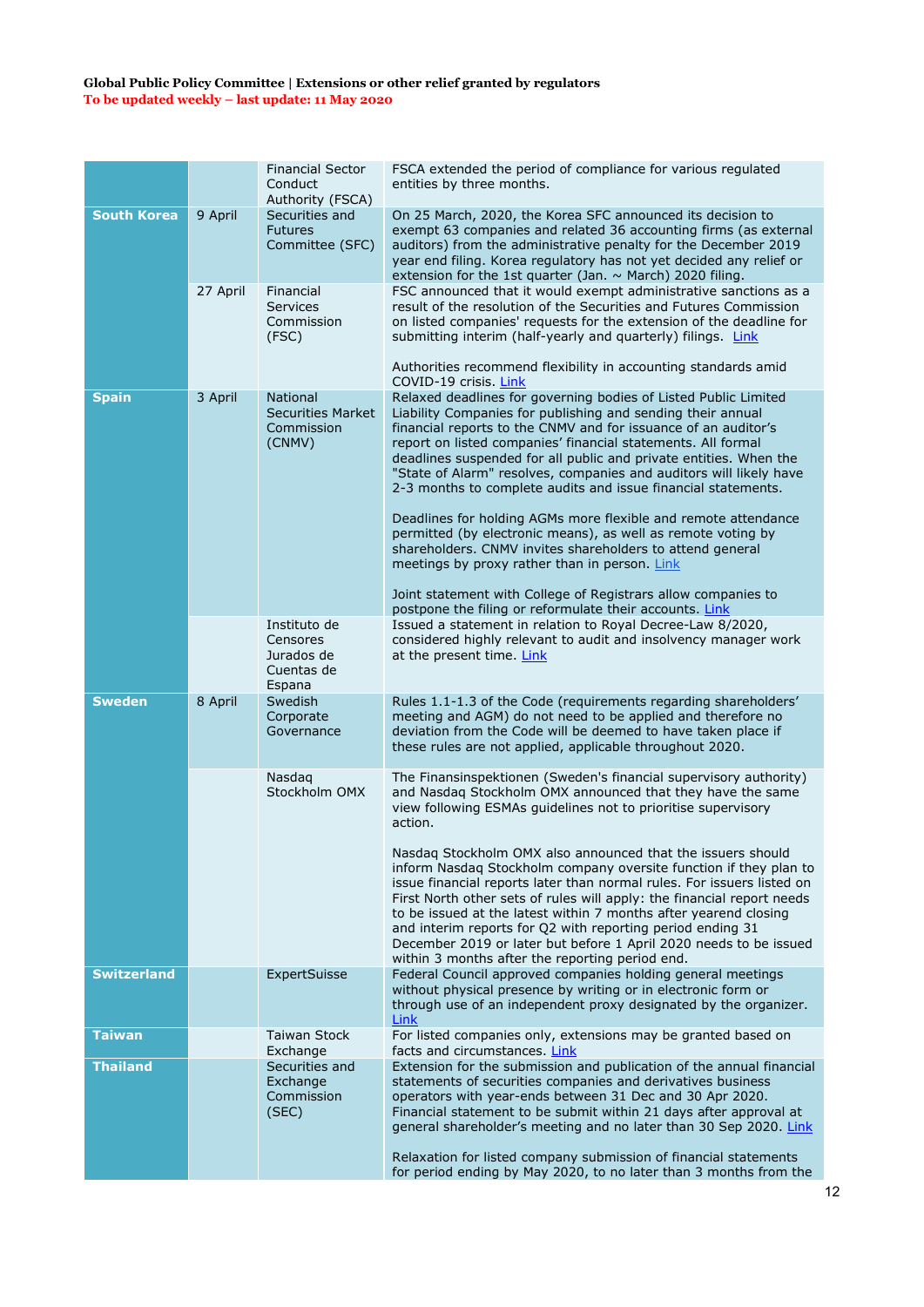|                                 |          |                                                            | due date of submission. In the case of the annual financial<br>statements, no more than 4 months from the end of the fiscal<br>year. Link<br>Listed companies may postpone their AGM based on their<br>discretion, however, a written clarification of the reason for<br>postponement must be submitted to the registrar. Link                                                                                                                                                                                                                                                                                                                                                                                                                                                                                                                                                                                                                                                                                                                                                                                                                                                                                                                                                                                                                                                                                                                                                                                                                                                                                                                                                |
|---------------------------------|----------|------------------------------------------------------------|-------------------------------------------------------------------------------------------------------------------------------------------------------------------------------------------------------------------------------------------------------------------------------------------------------------------------------------------------------------------------------------------------------------------------------------------------------------------------------------------------------------------------------------------------------------------------------------------------------------------------------------------------------------------------------------------------------------------------------------------------------------------------------------------------------------------------------------------------------------------------------------------------------------------------------------------------------------------------------------------------------------------------------------------------------------------------------------------------------------------------------------------------------------------------------------------------------------------------------------------------------------------------------------------------------------------------------------------------------------------------------------------------------------------------------------------------------------------------------------------------------------------------------------------------------------------------------------------------------------------------------------------------------------------------------|
|                                 |          | Thai Federation<br>of Accounting<br>Professionals<br>(FAP) | FAP issued a set of guidance allowing companies to temporarily<br>disregard the impact of COVID-19 when applying certain<br>accounting standards (e.g. financial instrument and fair value<br>measurements, lease modifications, sufficiency of future taxable<br>income for deferred tax assets, impairment and provisions). The<br>guidance is applicable to reporting periods ending between 1<br>January and 31 December 2020. Link                                                                                                                                                                                                                                                                                                                                                                                                                                                                                                                                                                                                                                                                                                                                                                                                                                                                                                                                                                                                                                                                                                                                                                                                                                       |
| <b>Trinidad</b><br>and Tobago   |          |                                                            | Some pressure on regulators to consider financial reporting<br>extensions although no formal decision announced yet.                                                                                                                                                                                                                                                                                                                                                                                                                                                                                                                                                                                                                                                                                                                                                                                                                                                                                                                                                                                                                                                                                                                                                                                                                                                                                                                                                                                                                                                                                                                                                          |
| <b>Turkey</b>                   |          |                                                            | Capital Markets Board provided listed entities 30 days extension<br>for Q1 financial reports. 30 days extension was provided to<br>portfolio management companies, brokerage firms, and investment<br>funds' year-end deadlines. Banking regulator extended Q1 review<br>deadlines for 60 days.                                                                                                                                                                                                                                                                                                                                                                                                                                                                                                                                                                                                                                                                                                                                                                                                                                                                                                                                                                                                                                                                                                                                                                                                                                                                                                                                                                               |
| <b>Ukraine</b>                  | 14 April |                                                            | The Legislation has been amended to include:<br>Extension of deadlines for annual general shareholders' meetings<br>on 2019 results - within 3 months after the end of the quarantine<br>measures;<br>Extension of deadlines for publication of 2019 financial statements<br>together with audit report: Banks and issuers of securities - within                                                                                                                                                                                                                                                                                                                                                                                                                                                                                                                                                                                                                                                                                                                                                                                                                                                                                                                                                                                                                                                                                                                                                                                                                                                                                                                             |
|                                 |          |                                                            | 5 working days after the date of annual general shareholders'<br>meeting but not later than 31 December 2020; Other PIEs and<br>entities defined as mid-sized by Ukrainian legislation- within 90<br>days after the end of the quarantine measures.                                                                                                                                                                                                                                                                                                                                                                                                                                                                                                                                                                                                                                                                                                                                                                                                                                                                                                                                                                                                                                                                                                                                                                                                                                                                                                                                                                                                                           |
| <b>UAE</b>                      | 14 April |                                                            | Central Bank: IFRS9 provision guidance Link                                                                                                                                                                                                                                                                                                                                                                                                                                                                                                                                                                                                                                                                                                                                                                                                                                                                                                                                                                                                                                                                                                                                                                                                                                                                                                                                                                                                                                                                                                                                                                                                                                   |
| <b>United</b><br><b>Kingdom</b> | 21 April | <b>FRC</b>                                                 | Guidance on audit issues includes engaging with audit committees<br>on reporting timelines. Working on additional reliefs. Link<br>FRC continues to finalize its inspection work for 2019/20 cycle with<br>the aim of publishing results in July for the largest audit firms and<br>in autumn in the Developments in Audit publication. For 2020/21<br>inspection FRC worked with audit firms to reduce the regulatory<br>demands during this crisis and extended timetables to respond,<br>staff are working remotely and only proceeding with individual<br>elements of their work in the short term. FRC continues to make<br>progress on the recommendations of the Kingman, CMA and<br>Brydon reviews to ensure plans are well advanced by the time<br>BEIS publishes its consultation on audit market reform. FRC<br>paused requests for participation on projects and the publication of<br>additional consultations and where new material is issued, FRC are<br>reviewing the effective dates. Link<br>Further guidance issued for companies and auditors on 26 March.<br><u>Link</u><br>Further guidance on modified auditors' opinions and reports on 21<br>April. Link<br>FRC is considering how it can adjust its audit quality review work<br>to reduce demands on audit firms; and it will pause for at least one<br>month requests to firms on supervisory initiatives, such as<br>operational separation of audit practices.<br>The BEIS Parliamentary Select Committee has delayed the<br>deadline for written submissions in relation to the audit follow up<br>inquiry till 31st July.<br>A statement by the FCA allowing main market listed companies an |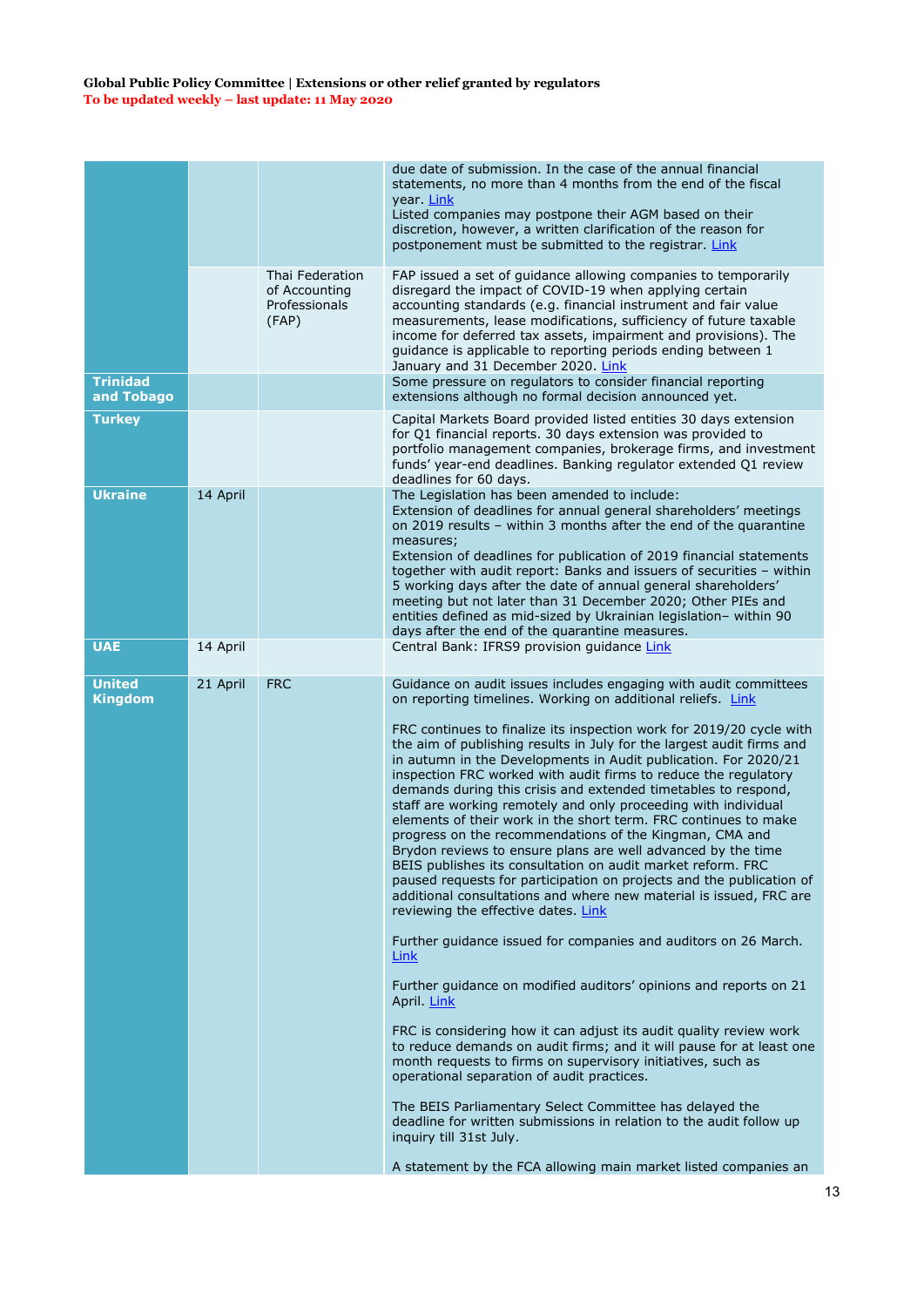|          |                                                                                 | extra 2 months to publish their audited annual financial reports.<br>This gives main market listed companies 6 months to publish<br>audited annual financial reports. Link                                                                                                                                                                                                                                                                                                                                                                                                                                                  |
|----------|---------------------------------------------------------------------------------|-----------------------------------------------------------------------------------------------------------------------------------------------------------------------------------------------------------------------------------------------------------------------------------------------------------------------------------------------------------------------------------------------------------------------------------------------------------------------------------------------------------------------------------------------------------------------------------------------------------------------------|
|          |                                                                                 | Modifications of Independent Auditor's Opinions and Reports. Link                                                                                                                                                                                                                                                                                                                                                                                                                                                                                                                                                           |
|          |                                                                                 | Company Guidance Update March 2020 (COVID-19). Link                                                                                                                                                                                                                                                                                                                                                                                                                                                                                                                                                                         |
|          |                                                                                 | Guidance for Auditors and Matters to consider where engagements<br>are affected by COVID-19. Link                                                                                                                                                                                                                                                                                                                                                                                                                                                                                                                           |
|          | Companies<br>House                                                              | Companies House gave 3 months extension to file accounts. Link                                                                                                                                                                                                                                                                                                                                                                                                                                                                                                                                                              |
| 22 April | <b>FCA</b>                                                                      | Statement allowing main market listed companies an extra 2<br>months to publish audited annual financial reports. This gives main<br>market listed companies 6 months to publish audited annual<br>financial reports. Link                                                                                                                                                                                                                                                                                                                                                                                                  |
|          |                                                                                 | Announces a moratorium in corporate reporting - listed companies<br>and auditors to consider delaying corporate reports for next two<br>weeks, such as interim financial statements and final audited<br>financial statements, except where necessary to meet legal or<br>regulatory requirements. Link                                                                                                                                                                                                                                                                                                                     |
|          |                                                                                 | Changes to regulatory reporting up to 30 June 2020. Link<br>Issued statement setting out expectations for audits around<br>working capital statements Link                                                                                                                                                                                                                                                                                                                                                                                                                                                                  |
|          |                                                                                 | Guidance to ensure customer protection and the proper functioning<br>of markets. Link                                                                                                                                                                                                                                                                                                                                                                                                                                                                                                                                       |
|          | Chartered<br>Governance<br>Institute                                            | Provided updated guidance on:<br>- Possible measures to facilitate holding AGM<br>- Consider postponing AGM (with due consideration of regulatory                                                                                                                                                                                                                                                                                                                                                                                                                                                                           |
|          |                                                                                 | deadlines)<br>- Consider holding hybrid (virtual and physical) AGM, if allowed by<br>statute<br>- Government is considering legislative options on AGMs Link                                                                                                                                                                                                                                                                                                                                                                                                                                                                |
|          | <b>Bank of England</b><br>Prudential<br>Regulation<br>Authority (PRA)           | Sets out approach that should be taken by banks, building<br>societies and PRA-designated investment firms in assessing<br>expected loss provisions under IFRS 9. Lenders asked to consider<br>need to treat covenant breaches which arise from COVID-19 crisis<br>differently from other covenant breaches. Link<br>On 2 April, PRA notified about the delay to implementation of the<br>Basel 3.1. standards by 1 year. PRA also published statement<br>outlining PRA's approach to regulatory reporting (up to 2-month<br>delay for annual report and accounts) and Pillar 3 disclosures in<br>response to the COVID-19. |
| 13 April | The Institute of<br>Chartered<br>Accountants in<br>England and<br>Wales (ICAEW) | Links to Webinars and resources on Coronavirus on various topics<br>(e.g., working from home, taxes, charities, auditors, industry) Link<br>Coronavirus (COVID-19): Considerations for inventory audit<br>testing. Link                                                                                                                                                                                                                                                                                                                                                                                                     |
|          |                                                                                 | Coronavirus (COVID-19): stocktake attendance and the auditor's<br>report Link<br>Coronavirus (COVID-19): Considering the impact on group<br>auditors. Link<br>Coronavirus (COVID-19): Understanding Audit reports. Link                                                                                                                                                                                                                                                                                                                                                                                                     |
|          | <b>Audit Analytics</b>                                                          | Coronavirus slows UK audit opinions - article includes actual<br>examples of Going Concern paragraphs in auditors' reports. Link                                                                                                                                                                                                                                                                                                                                                                                                                                                                                            |
|          | Institute of                                                                    | ICAS issues updated guidance for auditors on attendance at                                                                                                                                                                                                                                                                                                                                                                                                                                                                                                                                                                  |
|          | Chartered<br>Accountants of<br>Scotland (ICAS)                                  | stocktakes during the coronavirus outbreak Link                                                                                                                                                                                                                                                                                                                                                                                                                                                                                                                                                                             |
|          |                                                                                 |                                                                                                                                                                                                                                                                                                                                                                                                                                                                                                                                                                                                                             |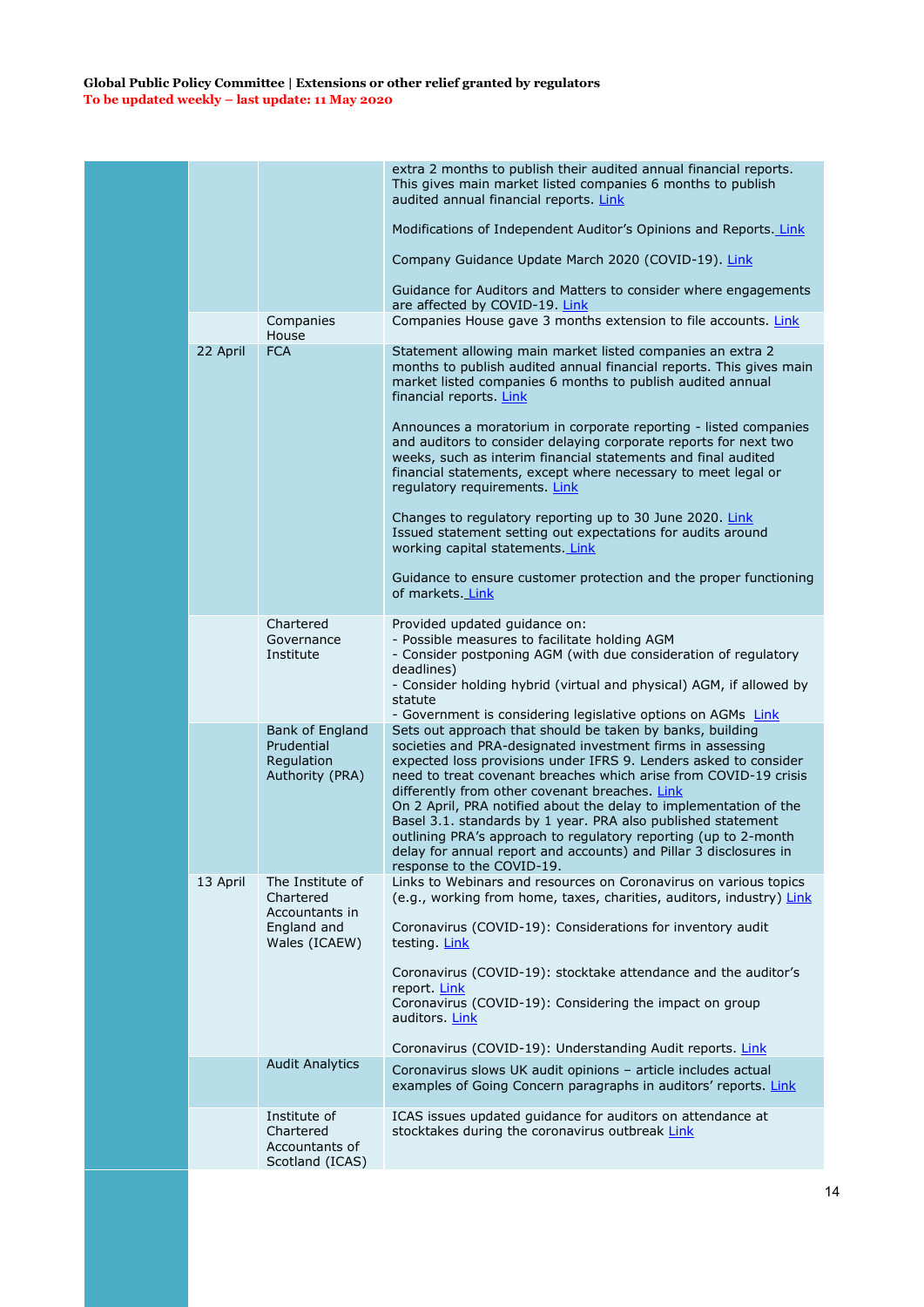| <b>United</b><br><b>States</b> | 4 May    | Securities and<br>Exchange<br>Commission<br>(SEC)                             | Subject to certain conditions, SEC provides publicly traded<br>companies with an additional 45 days to file. (Original relief<br>provided on 4 March was further extended on 25 March.) Link<br>Issued staff quidance on current views regarding disclosure and<br>other securities law obligations that companies should consider<br>with respect to COVID-19. Link<br>Issued guidance allowing virtual annual meetings. Link<br>Issued additional guidance for conducting shareholder meetings.<br>Link<br>Statement on the Importance of High-Quality Financial Reporting<br>in Light of the Significant Impacts of COVID-19 Link<br>SEC Coronavirus (COVID-19) Response Link<br>General statement about roles and responsibilities about financial<br>reporting ecosystem stakeholders. Link<br>COVID-19 related FAQs. Link |
|--------------------------------|----------|-------------------------------------------------------------------------------|---------------------------------------------------------------------------------------------------------------------------------------------------------------------------------------------------------------------------------------------------------------------------------------------------------------------------------------------------------------------------------------------------------------------------------------------------------------------------------------------------------------------------------------------------------------------------------------------------------------------------------------------------------------------------------------------------------------------------------------------------------------------------------------------------------------------------------|
|                                |          | <b>Public Company</b><br>Accountability<br>Oversight Board<br>(PCAOB)         | PCAOB-registered audit firms provided with up to 45-day relief<br>from inspections, with exception of providing access to audit<br>documentation for certain engagements. Link<br>Joint SEC PCAOB release: Reminders for Audits Nearing<br>Completion, emphasizing the obligations auditors have with PCAOB<br>standards and rules, as well as other applicable regulatory and<br>professional requirements. Link<br>Covid-19: Reminders for audits nearing completing Spotlight. Link                                                                                                                                                                                                                                                                                                                                          |
|                                |          | The Center for                                                                |                                                                                                                                                                                                                                                                                                                                                                                                                                                                                                                                                                                                                                                                                                                                                                                                                                 |
|                                |          | Audit Quality<br>(CAQ)                                                        | Going concern: Management and auditor responsibilities. Link                                                                                                                                                                                                                                                                                                                                                                                                                                                                                                                                                                                                                                                                                                                                                                    |
|                                | 24 April | American<br>Institute of<br><b>Certified Public</b><br>Accountants<br>(AICPA) | Journal of Accountancy issued Coronavirus special report. Link<br>How auditors can test inventory without site visit. Link<br>Tips for auditing with changed controls during the pandemic. Link<br>Journal of Accountancy - Remote auditing comes to forefront<br>during pandemic. Link<br>Consequences of COVID-19 - Financial reporting considerations.<br>Link<br>Consequences of COVID-19 - Illustrative Public Company<br>Disclosures Link<br>Consequences of COVID-19 - Potential auditing challenges. Link<br>Journal of Accountancy – Going concern tips for auditors during the<br>pandemic. Link<br>FAQs - Audit Matters and Auditor Reporting Issues Related to COV<br><b>ID-19. Link</b>                                                                                                                            |
| <b>Uruguay</b>                 |          | Central Bank                                                                  | Extension of several filing deadlines for "supervised entities." This<br>includes a 30-day extension for fiscal year end filings and for filings<br>from public offering issuers and entities with government<br>participation. The deadline for companies to publicly post annual                                                                                                                                                                                                                                                                                                                                                                                                                                                                                                                                              |